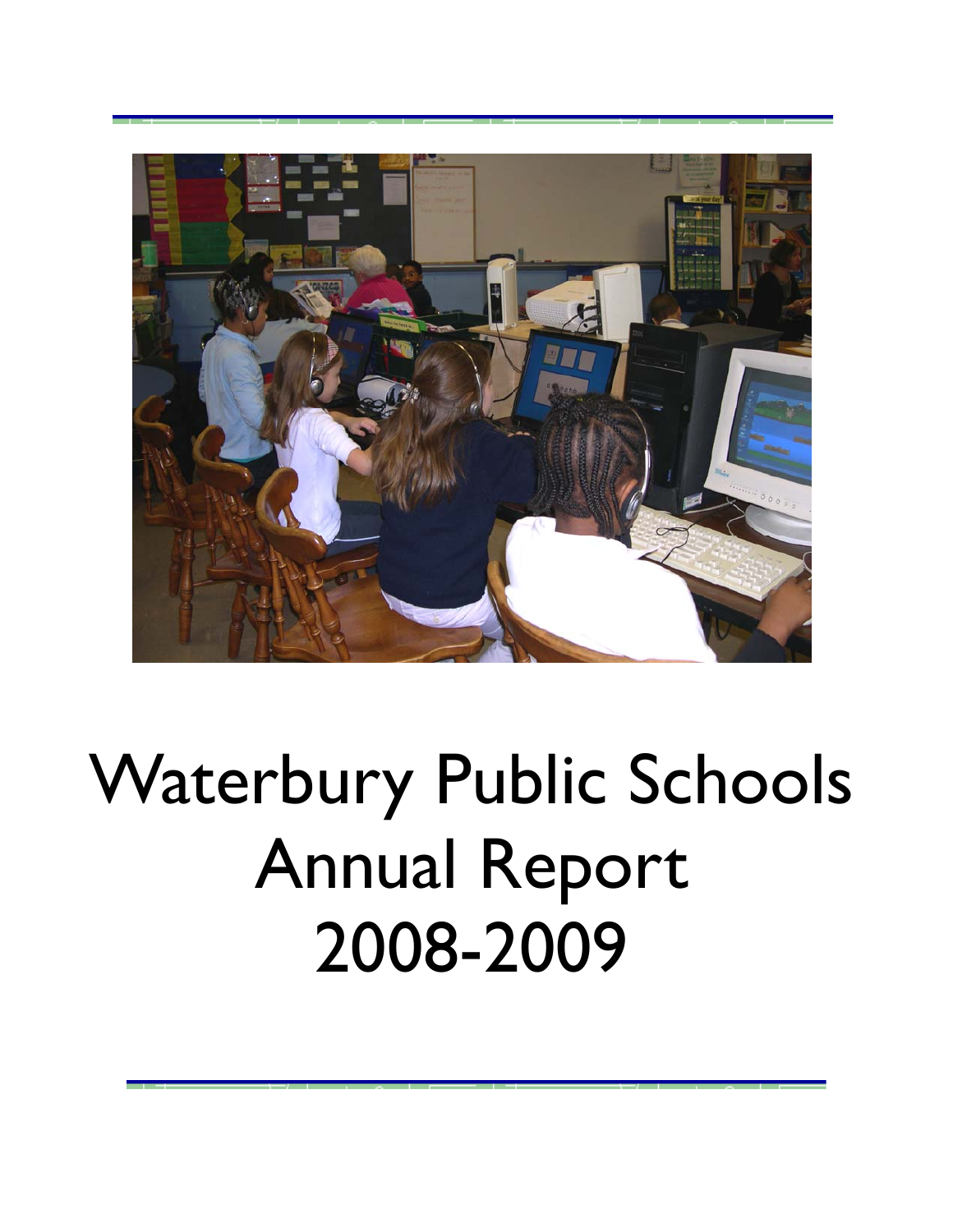## **Waterbury Public Schools Annual Report 2008-2009**

### **Respectfully Submitted, David L. Snead, Ph.D. Superintendent of Schools**

### **Table of Contents**

| <b>Introduction to the Report:</b>                         | page 3   |
|------------------------------------------------------------|----------|
| <b>Central Office Staff</b>                                | page 3   |
| Principals                                                 | page 4   |
| Board of Education, Vision, Mission, Goals                 | page 5   |
| Message from the Superintendent                            | page 6   |
| <b>Standardized Test Scores</b>                            | page 8   |
| Highlights from Finance / Operations                       | page 9   |
| Highlights from Around the District                        | page 10  |
| New Construction, Plans for the Future                     | page 11  |
| <b>Highlights from Personnel Department</b>                | page 12  |
| Parent, Community Involvement in our Schools               | page 13  |
| <b>Student Awards and Recognitions</b>                     | page 14  |
| <b>High School Graduation Statistics</b>                   | page 16  |
| <b>Staff Awards and Recognitions</b>                       | page 18  |
| <b>Individual Reports Filed By Supervisors, Principals</b> | page 21  |
| Annual Reports filed by Education Departments:             |          |
| Curriculum/Subject Areas                                   | page 21  |
| <b>Special Education</b>                                   | page 41  |
| <b>Other Education Departments</b>                         | page 52  |
| Annual Reports Filed by Schools:                           |          |
| <b>Elementary Schools</b>                                  | page 71  |
| Middle Schools                                             | page 110 |
| Waterbury Arts Magnet School                               | page 118 |
| <b>High Schools</b>                                        | page 120 |
| <b>Alternative Education</b>                               | page 127 |
| <b>Adult Education</b>                                     | page 130 |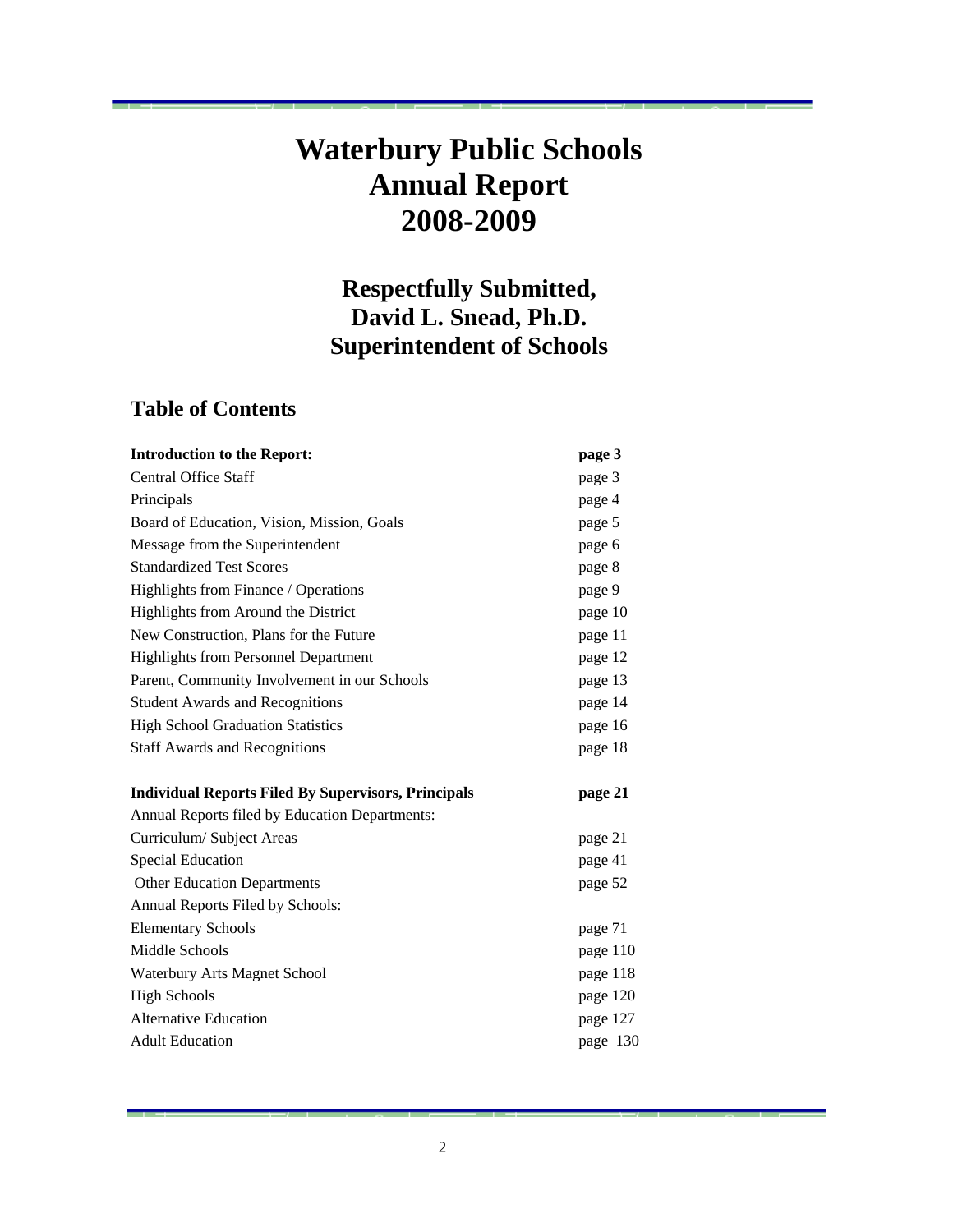### **Central Office Staff**

Superintendent of Schools David L. Snead, Ph.D. Assistant Superintendent, Curriculum and Instruction Paul V. Sequeira, Ed.D. Assistant Superintendent, Special Education **Anne Marie Cullinan** Anne Marie Cullinan Education Liaison to Government, Business, Community Mary Ann Marold Chief Operating Officer Paul Guidone School Business Administrator Paul Mazzaccaro Director of Personnel Ron Frost Human Resources Assistant James Murrary Staff Recruitment and Development Cathy Diana Management, Information and Technology Will Zhuta Food Service Manager Linda Franzese Bussing Coordinator **Jeffrey Hunter** Crossing Guard Coordinator Nate Jones **Inspector of School Buildings** Herbert Greengas Herbert Greengas Supervisor of Grants Linda Riddick-Barron Grants Manager Suzanne Pleasant Competitive Grants Writer Louise Allen Brown School / Community Relations Coordinator Nancy Dzija Vaughan Teachers Payroll **Alyce Cass** Supervisor, Research, Development and Testing Tara Battistoni Special Education Supervisors Roberta Abell

Subject Supervisors Nicholas Albini

Supervisor, Bilingual Education Adela Jorge-Nelson Supervisor, Early Childhood Education **Kristine Keidel** School Readiness **Barbara Tacchi** Adult Education Antonio Musto Family Intake Center George D'Agostino

 Michelle Baker Marissa Blakeslee Lisa Brown Luisa Cumbo Robert Delaney Elaine Hlavacek Jason Sconziano Wendy Owen Pamela Barker-Jones Victoria Chaudhuri David Gardino Joseph Gorman Patricia Moran Joseph Nole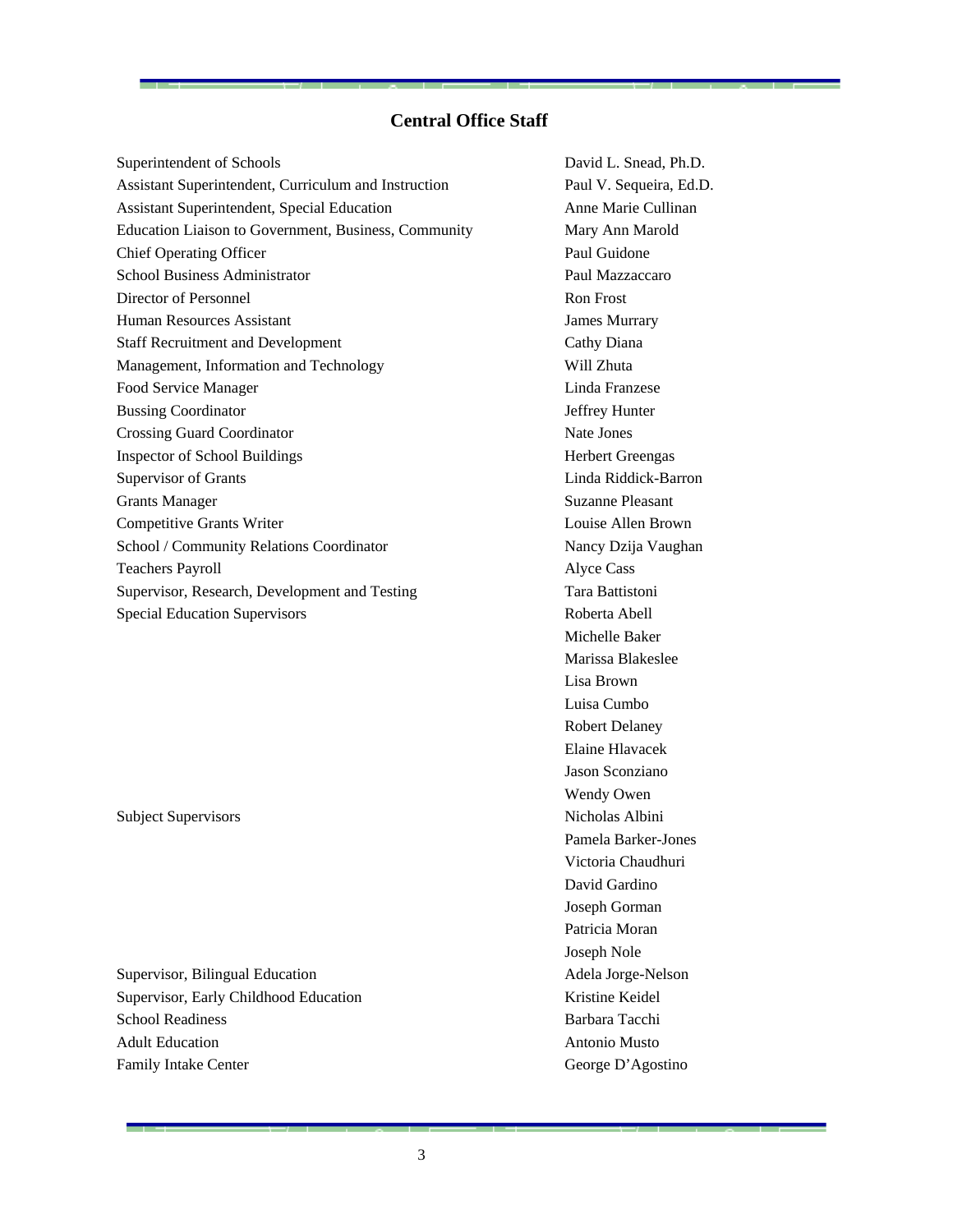### School Principals

Barnard School Thomas Pannone Brooklyn School Donna Cullen (acting) Bucks Hill School **Ann Begley** Bunker Hill School Brian Goggin Chase School Celia Piccochi Carrington School **Kevin Brennan** Wendell Cross School Joseph Amato Driggs School Marc Ladin Generali School. Kathy Stamp Gilmartin School Dr. Donald Burzler Hopeville School Maria Moulthrop Kingsbury School Pamela Baim Maloney Magnet School Maryann Thompson Regan School Dr. Patricia Frageau Rotella Magnet School Gina Calabrese Sprague School **Donna Perreault** Donna Perreault Tinker School Lauren Elias Walsh School **Existence** Erik Brown Washington School Roxanne Augelli Woodrow Wilson School Dr. Susie DaSilva

North End Middle School and Michael LoRusso Wallace Middle School **Dr. Louis Padua** West Side Middle School Charles Nappi

Waterbury Arts Magnet School **Elizabeth McGrath** 

Kennedy High School Nichael Yamin Wilby High School **Robyn Apicella** 

Enlightenment and Excel Programs Michele Buerkle Special Education Pre-School Marissa Blakeslee State Street School Lisa Ariola, SVP (acting)

Crosby High School Barbara Carrington-Lawlor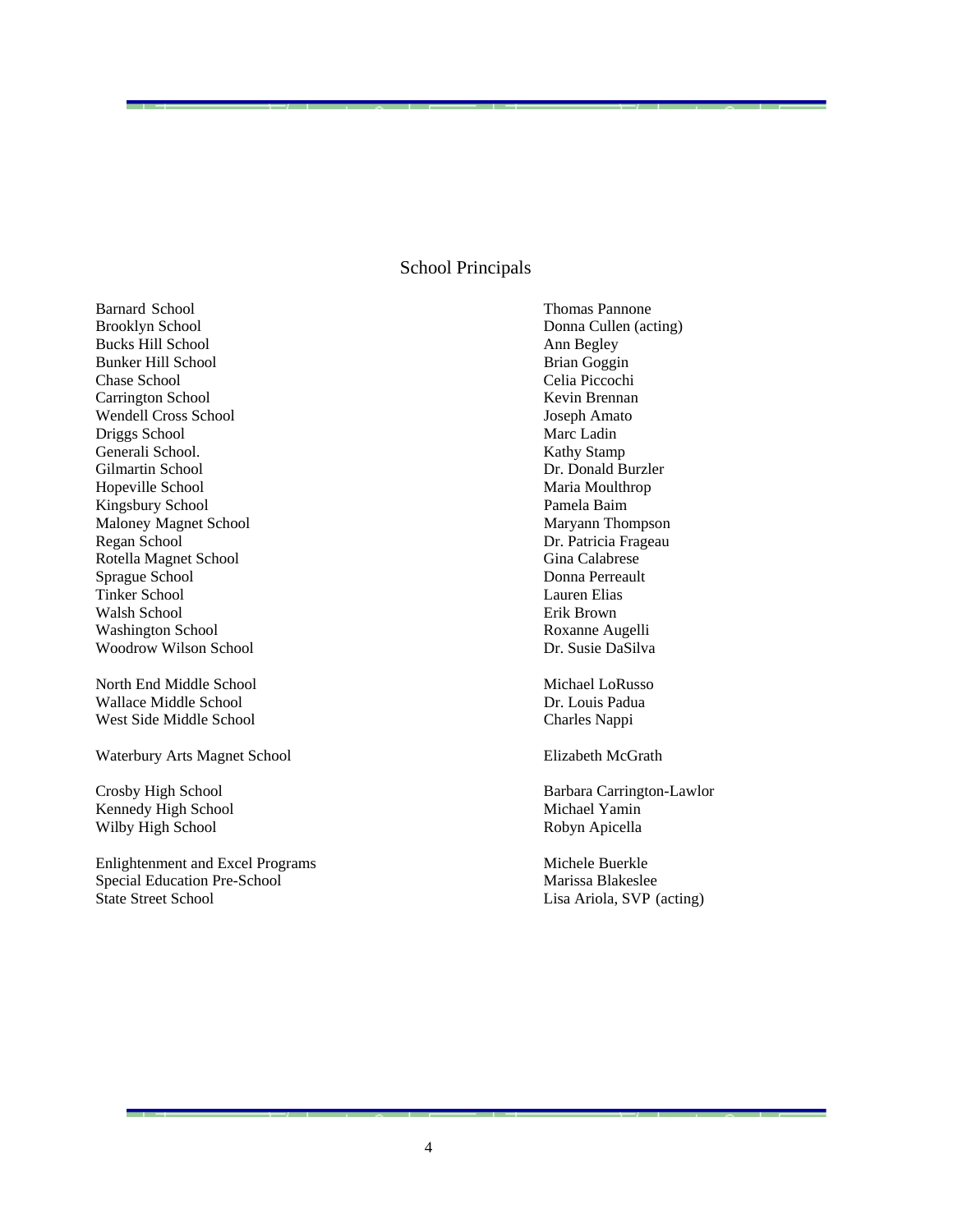### **Waterbury 2008-09 Board of Education Patrick J. Hayes, Jr., President Mary S. White, Vice President Paul D. D'Angelo, Coleen M. Flaherty Merritt, Karen E. Harvey, Stephen Laccone, Antonio Paul Pinto, Charles L. Stango, Ann M. Sweeney, John E. Theriault**

### *Waterbury Public Schools Board of Education The Vision – Present and Future*

### **The Vision:**

 The Waterbury Public School district envisions a world in which urban children can compete and succeed in the new millennium. This vision will become a reality by creating a world that is free of drugs, violence and crime. Every child should be provided the opportunity to be raised in a loving environment, where people respect and support one another. The world we create must allow for diverse opinions that are freely expressed. Support and direction from local, state and national policies will help people to achieve their goals and their aspirations and to better their quality of life.

Our community must be self-sufficient and self-reliant to successfully meet the global challenges of the  $21<sup>st</sup>$  century. Our community must be inter-dependent and value cooperative partnerships for sharing resources. People must be able to live, work and attend school in a clean, safe and healthy environment. People must also be empowered to achieve their greatest potential. Our expectations must represent the highest standards in the areas of ethics, behavior, academic achievement, technology, and inter-personal relationships. Family units must be supportive of each other, assume responsibility and be actively involved in the creation of a better society.

#### **Mission Statement:**

The mission of the Waterbury School System is to establish itself as the leader in Connecticut for urban education reform in partnership with the State Department of Education and the entire Waterbury community. The school system will provide opportunities for all students to maximize their skills and talents in an atmosphere where teaching and learning flourish under the never-wavering belief that all students can be exemplary students, while becoming respectful, responsible, productive citizens vital to our community.

### **DISTRICT IMPROVEMENT PLAN 2008 - 2011**

#### District Goals-

- 1. The Waterbury Public Schools will attain high academic achievement for all students in literacy.
- 2. The Waterbury Public Schools will attain high academic achievement for all students in numeracy.
- 3. The Waterbury Public Schools will provide a safe and secure teaching and learning environment.
- 4. The Waterbury Public Schools will ensure that all parents are actively engaged in the educational process.

Tier One Indicators:

- 1. To increase reading proficiency for all students by a minimum of 15% by the end of three years as measured by Developmental Reading Assessment, Connecticut Mastery Test, and Connecticut Academic Performance Test.
- 2. To increase mathematics proficiency for all students by a minimum of 15% by the end of three years as measured by Developmental Reading Assessment, Connecticut Mastery Test, and Connecticut Academic Performance Test.
- 3. To reduce the number of school suspensions by 15% over three years as measured by district suspension data.
- 4. To reduce truancy by 15% over three years as measured by district attendance data.
- 5. To increase the involvement of families in the educational process by 15% over three years as measured by strategic district surveys and participation in school and district meetings, workshops and events.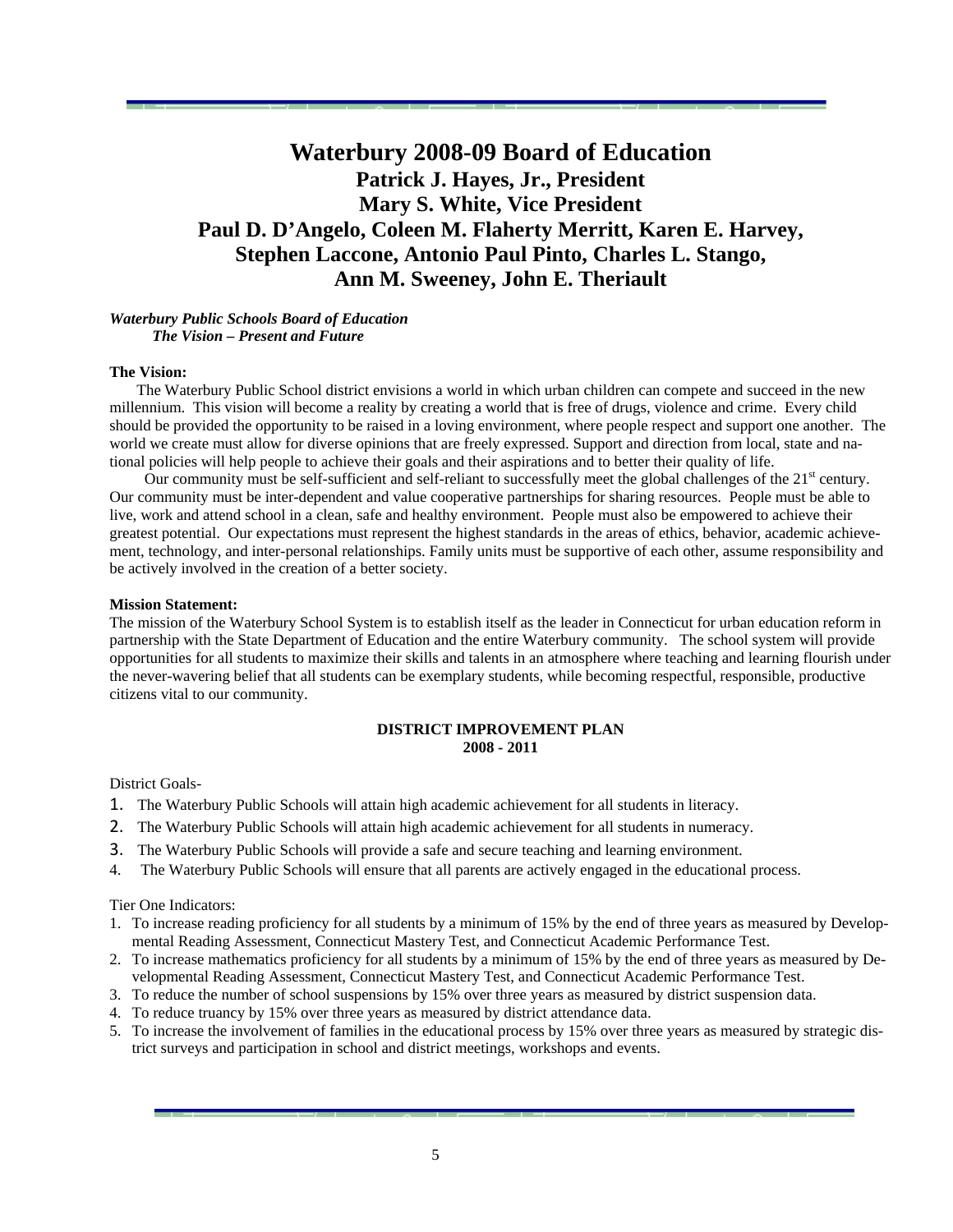# **A Message From The Superintendent**



 Waterbury has much to be proud about its schools. Student achievement as evidenced by the Connecticut Mastery Test and the Connecticut Academic Performance Test has shown positive results. Growth on the Connecticut Mastery Test has been sustained and statistically significant. We are continuing to narrow the achievement gap between white and minority students, and we are beginning to see some progress in narrowing the gap between our schools and those in more affluent suburbs. We were recently cited by a national report as being one of just a few dozen communities throughout the United States as having a ten percent better graduation rate than might have been expected for a community with our demographics.

 The district continues to regularly review and update curriculum. Authentic assessments are used to analyze student progress. Data driven decision making has been adopted throughout the district and now guides instructional decisions. Schools utilize specialized literacy and numeracy teachers to augment classroom teaching, along with block-scheduling, common planning times, and positive behavior strategies. Successes at one school are shared among staff at other schools during monthly Administrators Meetings – i.e., Principals present new concepts and strategies that have worked at their schools and other Principals are encouraged to visit and adapt successful strategies at their schools.

 The school-within-a-school concept continues to work well within the three comprehensive high schools. These three schools are also furthering this strategy through Smaller Learning Communities. Middle schools have adopted a similar concept through the use of vertical houses, enabling students to continue in the same "house" throughout their middle school career. Our middle schools will also begin offering a new accelerated academy option for advanced students with the start of the 2009-2010 school year.

 The Special Education Department utilizes a number of strategies to provide special education students with the best possible learning experience. Inclusion models are used very successfully in the pre-kindergarten setting, and other strategies include Co-teaching and Least Restrictive Environment, Early Intervention, and alternative teaching methods.

 The Bilingual Education Department continues to provide excellent instruction to students whose native language is not English through bilingual education and English as a Second Language instruction. The District exceeded the target for students making progress in English from 36.1% to 40 % as measured by the Language Assessment Scale (LAS Links) for Annual Measurable Achievement Objectives (AMAO) for 2007-2008. Students currently speak 34 languages from more than 70 different countries.

 In the past several years, the district has offered choice and supplemental educational services to students in schools not meeting Adequate Yearly Progress. Although the Choice program has been somewhat limited by the number of available seats in schools making AYP, the supplemental educational services program has proven to be very popular among parents.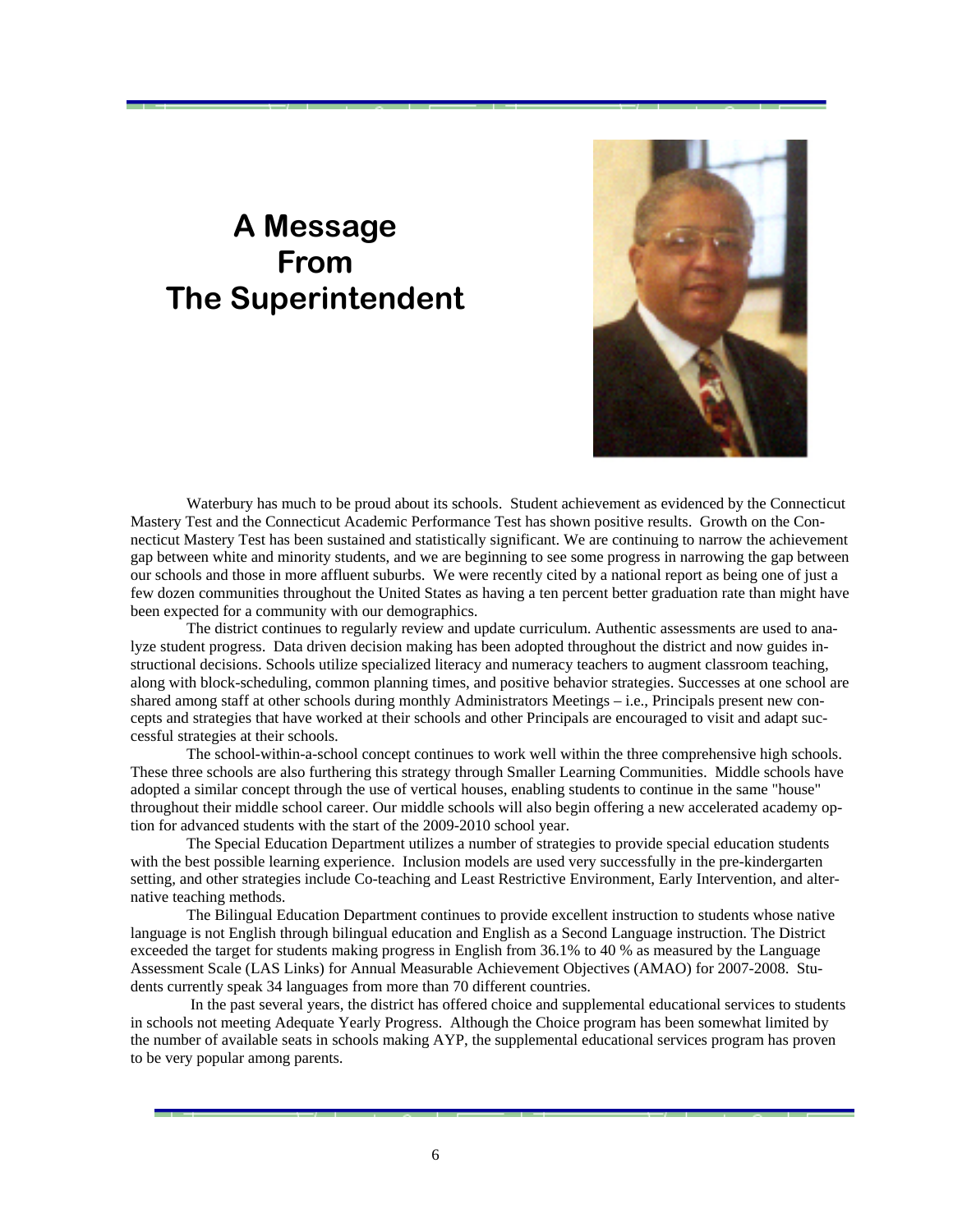

 Waterbury's mission, vision and goals are well communicated throughout the district and are part of both the district and individual school improvement plans. Most schools now display district / school goals in a prominent location near the front entrance where students, staff and parents pass each day.

 The district's highest priority is to meet the needs of a diverse student population. The highest priority for Title I funds is to provide direct services to as many students as possible. Barriers to reducing the achievement gap remain: the transient nature of the student population, the lack of entry-level skills of students entering kindergarten, the challenge of obtaining appropriate funding, and the conflicts faced by young parents in trying to meet the needs of their children are all challenges.

 The district continues to invest in its schools. We are in the process of constructing three new K-8 elementary schools and are planning for a new Waterbury Career Academy High School. We have completed design work and begun renovations to our Alternative Education building.

 The district's new web site is continuing to expand and to offer more information to staff, parents and the community. Schools have begun utilizing the new IRIS phone messaging service for positive communications with parents.

 Using Data Driven Decision Making and Common Formative Assessments, Central Office now offers professional development opportunities that are designed to provide the skills and strategies needed at each school. Efficient use of instructional time is strongly encouraged. Schools are moving forward toward becoming professional learning communities where students, teachers and administrators are committed to learning.

 The Waterbury Board of Education continues to monitor student achievement through reports from Central Office, and both principals and subject supervisors appear before the Board periodically to discuss issues and review progress. The Board has been very supportive in adopting and implementing innovative new programs which could lead to improved student achievement. It has lobbied for support from the community and supported requests for adequate funding.

We have recently completed and are now in the implementation stage of a new District Improvement Plan. This plan was based in part upon by the recommendations of the nationally acclaimed Cambridge Group and built upon the structure of our previous highly regarded District Improvement Plan. This new District Improvement Plan will help move us even further forward on our path to improved student achievement.

 On the next several pages you will see information on our most recent test scores and some of the highlights from this past year. You will also read individual reports from our top administration, including our Assistant Superintendents, our Chief Operating Officer, our Supervisors, other administrative staff and our Principals. As you review these reports, you will discover a vibrant and thriving community where teaching and learning is going on every day and where high expectations and strong parental involvement remain important keys to success.

 As we close out this year, we are looking forward to new and greater levels of student achievement throughout the school system. We are moving forward in our mission to become the leader in urban education in Connecticut.

Sincerely,

 David L. Snead, Ph.D. Superintendent of Schools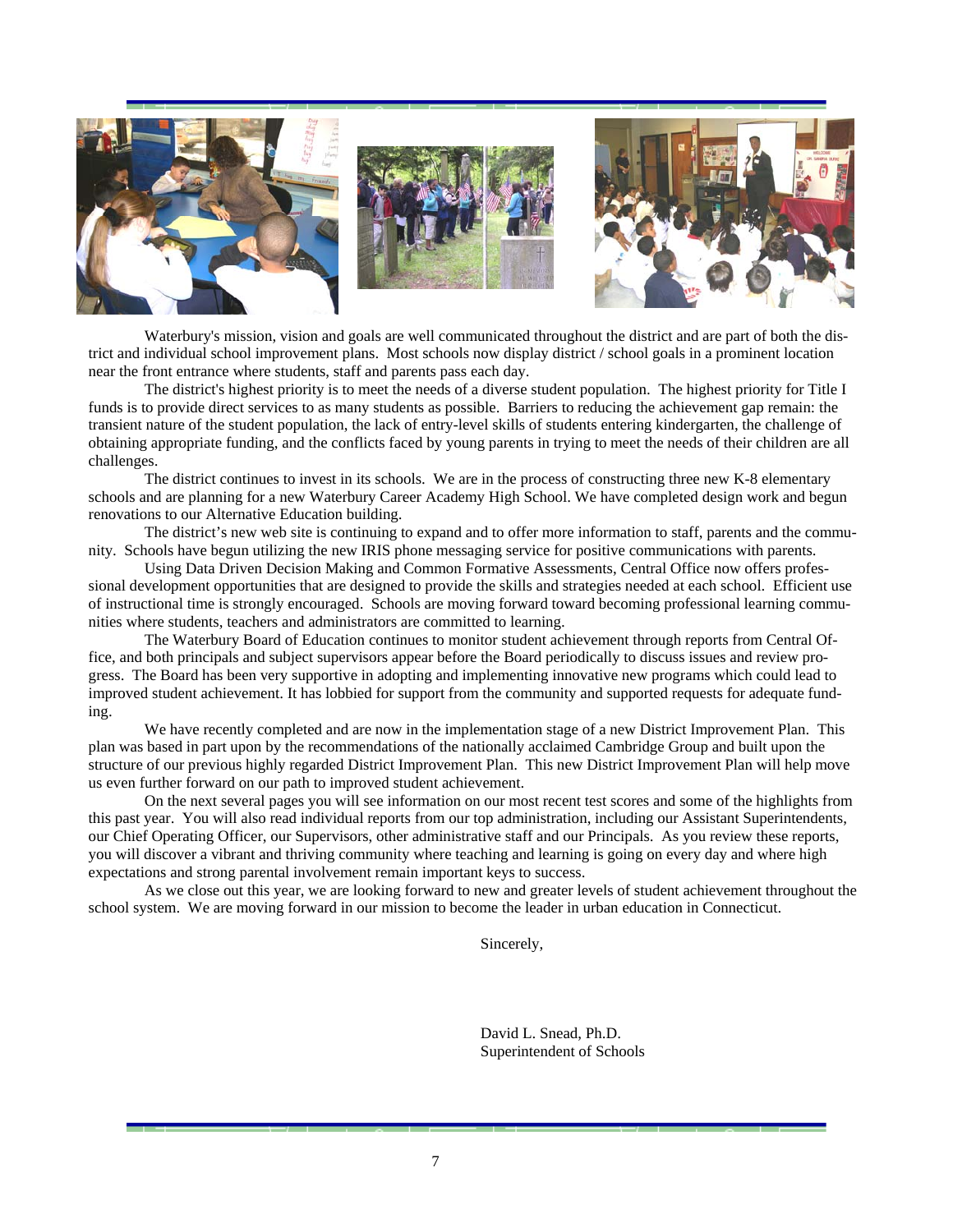# Standardized Test Results

### **Standardized Test Results 2008 2009**

### **CMT District Results All Grades (Proficient, Levels 3, 4, 5)**

| Year    | Math      | Reading   | Writing   | Science   |
|---------|-----------|-----------|-----------|-----------|
| $05-06$ | 58.6%     | 48.3%     | 69.5%     | <b>NA</b> |
| 06-07   | $61.8\%*$ | 48.3%     | 69.4%     | NA        |
| 07-08   | $64.3\%*$ | $51.1\%*$ | $66.7\%*$ | 50.9%     |
| 08-09   | $69.7\%*$ | $56.5\%*$ | $71.3\%*$ | 51.8%     |

### **CMT District Results – All Grades (Goal, Levels 4, 5)**

| Year    | Math      | Reading   | Writing   | Science |
|---------|-----------|-----------|-----------|---------|
| 05-06   | 29.5%     | 32.3%     | 39.8%     | ΝA      |
| 06-07   | $34.9\%*$ | 32.8%     | 40.0%     | ΝA      |
| 07-08   | $37.0\%*$ | $35.0\%*$ | $38.0\%*$ | 22.3%   |
| $08-09$ | $40.7\%*$ | $39.3%*$  | $41.7\%*$ | 23.3%   |

### **CAPT District Results (Proficient, Levels 3, 4, 5)**

| Year   | Math  | <b>Science</b> | Reading   | Writing   |
|--------|-------|----------------|-----------|-----------|
| 06-07  | 47.7% | 46.7%          | 55.5%     | 66.2%     |
| 107-08 | 48.3% | 47.9%          | 57.2%     | $76.6\%*$ |
| 08-09  | 49.1% | 47.2%          | $67.0\%*$ | 78.6%     |

### **CAPT District Results (Goal, Levels 4, 5)**

| Year  | Math  | Science   | Reading   | Writing |
|-------|-------|-----------|-----------|---------|
| 06-07 | 12.8% | 10.4%     | 17.5%     | 26.1%   |
| 07-08 | 14.5% | $15.0\%*$ | 15.4%     | 29.4%   |
| 08-09 | 15.1% | 11.7%     | $23.1\%*$ | 32.9%   |

### **\* Statistically Significant Increases (not due to chance):**

### **The results include:**

- $\Rightarrow$  At least two straight years of statistically significant growth in Reading, Writing and Math on the Connecticut Mastery Tests on the district level (whole district) at both the Proficient and Goal level and three straight years of statistically significant growth in Math (whole district, both Proficient and Goal level)
- $\Rightarrow$  Statistically significant growth at District Wide Grade Level in both Proficient and Goal in Reading (grade 3, grade 4, grade 5, grade 7), Writing (grade 5, grade 7), Math (grade 3, grade 4, grade 7) and Science (grade 5).
- $\Rightarrow$  Statistically significant growth at District Wide Grade Level in either Proficient or Goal Level in Writing (grade  $3$  proficient; grade 6 – proficient; grade 8 – proficient) and math (grade 4 – proficient)
- $\Rightarrow$  No statistically significant decreases in Proficient or Goal levels at district level by whole district, grade level or sub-group.
- $\Rightarrow$  Statistically significant growth in CAPT scores for Reading (district level, both proficient and goal).

We are on target to meet our District Improvement Plan's Tier One Indicators of 15% improvement in student achievement in math and literacy as evidenced by the CMTs in math, reading and writing and by the CAPTs in reading. These indicators were adopted after consultation with the State of Connecticut Department of Education and were selected as being suitable target goals for a district with our demographics and previous test results.

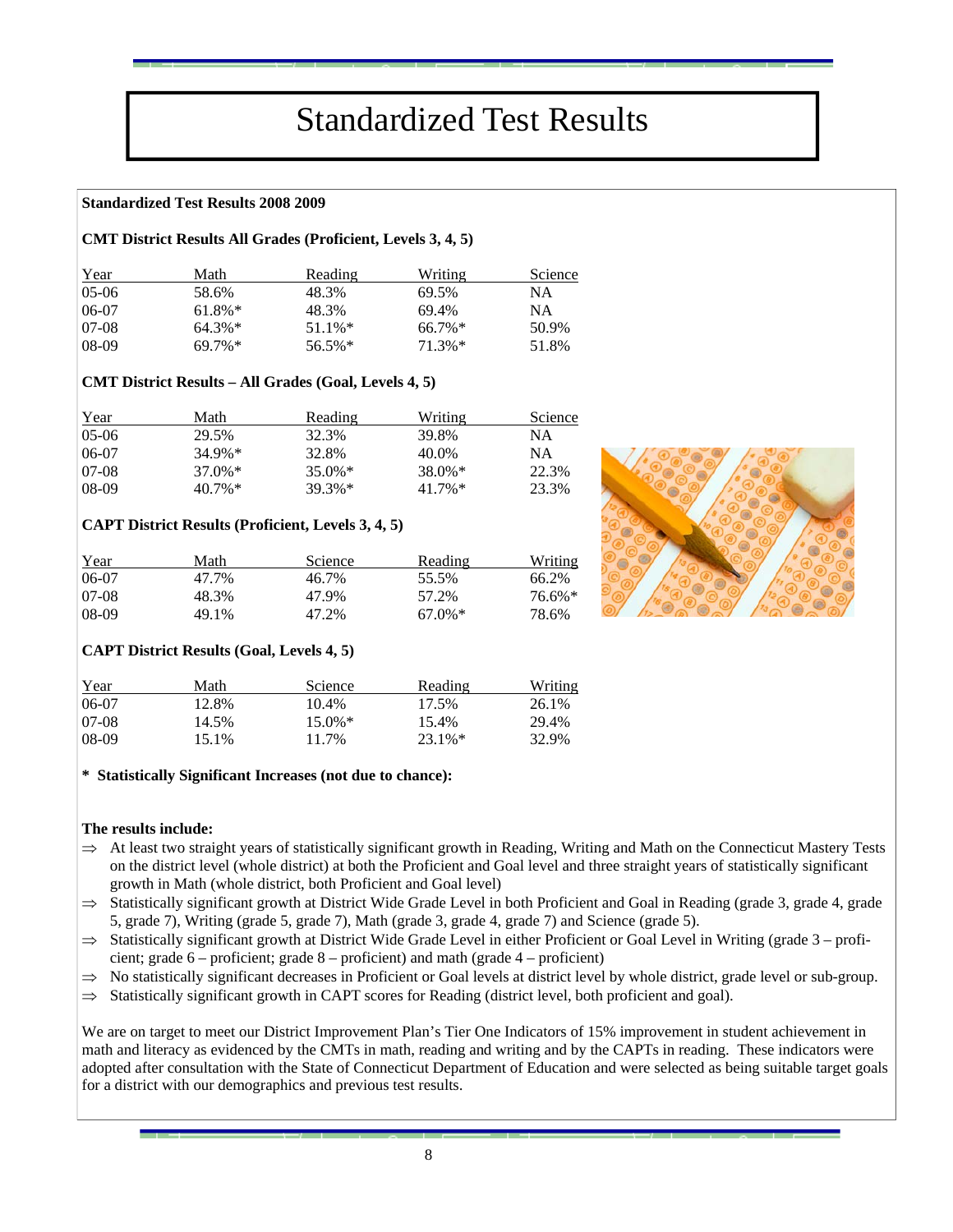## Highlights From Finance / Operations

### **Finance**

- = Experienced another balanced budget for 2008-2009 with a modest surplus. Continued regular reporting on the status of and projections to the Board of Education.
- = Experienced another "completely clean" audit report with no material weakness or other funding reported.
- = Continued to expend grant funds in accordance to regulations with minimal, if any, residual funds requiring return to funding sources.
- = Developed a capitol budget request for consideration by the City, which identifies critical and on-going needs for the Education Department.
- = Developed a zero increase budget for 2009-2010 without negative effect on the education of our students.

### **School Construction**

- = Completed all three high school projects (Wilby Classroom Addition, Crosby Media Center and Classroom Addition and Kennedy Media Center) on time and under budget, ready for use in the 2008-2009 school year.
- = Completed design and began construction of the new Gilmartin and Duggan schools.
- = Completed design and began renovations to our Alternative Education building.
- = Requested State funding for a much needed new high school, conversion of Carrington School to a Pre-K through 8 school and renovations to Wilby's science classrooms. These are recommended for funding by the State pending legislative budget action.
- = Moved Gilmartin students to swing space at Saint Margaret's to facilitate construction of the new school.

### **Operations**

- = Completed extensive list of school maintenance work (see reports section).
- = Implemented sanitizing procedures for H1N1 virus (Swine flu).
- = Investigated and addressed concerns regarding overtime and use of school equipment in the School Inspector's Office and implemented corrective procedures.

### **Food Service**

- = Began 2008-2009 school year with newly renovated kitchens at Kingsbury, Walsh and Barnard Schools.
- = Continued to implement Healthy Food Program, including increased reimbursement per meal.
- = Implemented POS (Point-of-Sale) at all schools.

### **Transportation**

- = Installed GPS (Global Positioning System) system on all buses.
- = Saved approximately \$300,000 by moving Holy Cross High School tier to different start time.

### **Technology**

- 
- **=** Implemented emergency call-out system (IRIS).
- = Continued to increase the number of smart boards in the school district. Smart Boards help infuse technology into the curriculum and provide an interactive, intuitive learning experience.

### **Competitive Grants**

Through the Competitive Grants Office, the district continues to seek out federal, state and local grants to supplement our operating budget and allow it to provide additional programming or educational opportunities for Waterbury students.

### **TOTAL Competitive Grants Awarded 2006-2007: \$ 5,105,447.**

The amount of **competitive grants sought** for Waterbury Public Schools during the 2008-2009 fiscal year totals **\$12,848,996. with \$1,520,195. still pending.**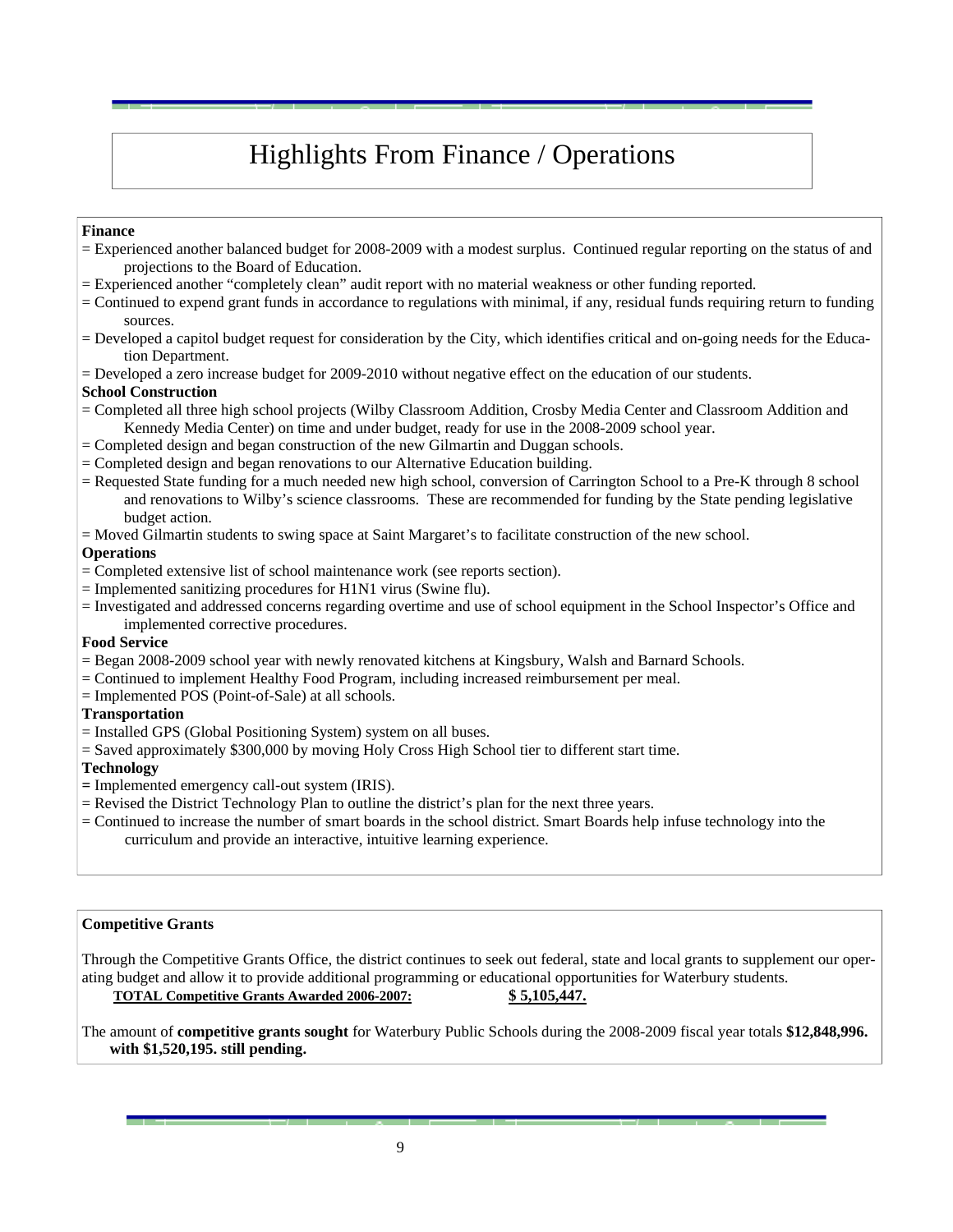### Highlights From Around The District

- Washington Elementary and West Side Middle School were among eight schools in the State of Connecticut selected to implement a CommPACT School Model, partnering with the NEAG School of Education at UConn. This reform effort is school wide and is intended to develop fully over the next three (3) years with the primary purpose to improve not only student achievement but to do so through a shared leadership model.
- Waterbury Arts Magnet School was awarded a Magnet School of Distinction honor by Magnet Schools of America 2009
- Crosby High School's Future Business Leaders of America was started, and in its first year, the Crosby FBLA designed a pin that was adopted nation wide. The Crosby Life Smarts team won its 8th straight Connecticut championship and ranked among the top ten teams in the nation at a competition held in St. Louis, MO.
- Kennedy High School's K-Five Team represented the State of Connecticut in a national Real World Design Governor's Challenge Competition in Washington, DC, in March. The K-Five team won the right to represent the state after competing against a team from Middletown earlier this year. The challenge involved using engineering software to programs to design and test the performance of a new fuel efficient wing for an aircraft.
- Seventeen certified nursing assistants graduated this year from the Allied Health program at Wilby High School. Sixteen students graduated with EMT certification. Four students from Wilby High School attended the Yale Physics Olympiad, and a group of students attended the Limerock Electrathon with an electric car they built.
- Wendell Cross School is piloting a new Literacy Academy this year to help students focus on achieving basic literacy skills that will help them throughout their academic careers. Through the use of such proven strategies as small group instruction and with assistance from newer technology including SmartBoards, students are practicing reading and writing skills each day in a new and more focused way. So far, students have responded well to the new program and have begun showing increasing achievement in their literacy skills.
- Brooklyn School has been highlighted in "The State of Connecticut Public Education: A 2008 Report Card for Elementary and Middle Schools" as one of Connecticut's Top 10 schools. The school was cited as an example of excellence in raising student performance and helping close the achievement gap. Brooklyn received the distinction of being one of Connecticut's Top Ten Schools to have been "Most Improved."
- Rotella was named a Magnet School of Excellence for 2008 by Magnet Schools of America. Rotella was once again listed as one of ConnCAN's Top Ten elementary schools, ranking fourth in the state for having a high percentage of African-American students achieving scores within the goal range on the 2008 Connecticut Mastery Test, a level higher than the proficiency standard set by NCLB. This is the fourth year in a row Rotella has been named to this Top Ten list.
- Wilson School has been touted as a school likely to succeed. As a Demonstration School, it focused on improving the work of its building level data team, also expanding into the "instructional level data teams".
- Middle school students who received marking period averages of less than 75 at the 3 comprehensive middle schools participated in a new Credit Retrieval Program this year to improve their marking period grade. High school students who received marking period averages less than 65 at the 3 comprehensive high schools participated in a new Credit Retrieval Program as well. Teachers in both programs used lessons that were written by a committee of teachers in conjunction with the Reading/Language Arts Supervisor (middle school) or the Department Chairpersons and the Supervisor for the after-school program for Grades 9 and 10 (high school). It was an extremely successful program that enabled many students to improve their report card grade and prevent failing the course for the year.
- The District exceeded the target for students making progress in English from 36.1% to 40 % as measured by the Language Assessment Scale (LAS Links) for Annual Measurable Achievement Objectives (AMAO) for 2007-2008. (NCLB)
- The Truancy Clinic, a collaborative program with Waterbury Probate Court, had very successful outcomes in improving the attendance of chronically truant students at 4 elementary schools.
- The Special Education Department instituted a developmental guidance program in all of our elementary schools due to a federal grant awarded to the district. Elementary guidance counselors and social workers participated in two professional development workshops focusing on collaboration within their disciplines.
- The Department was successful in adding six additional guidance counselors on the middle school level to help address the needs of this population. Quarterly meetings were held to collaborate and facilitate Best Practices.
- District-wide, school psychologists and school social workers participated in a lead-poisoning in-service with the City Health Department.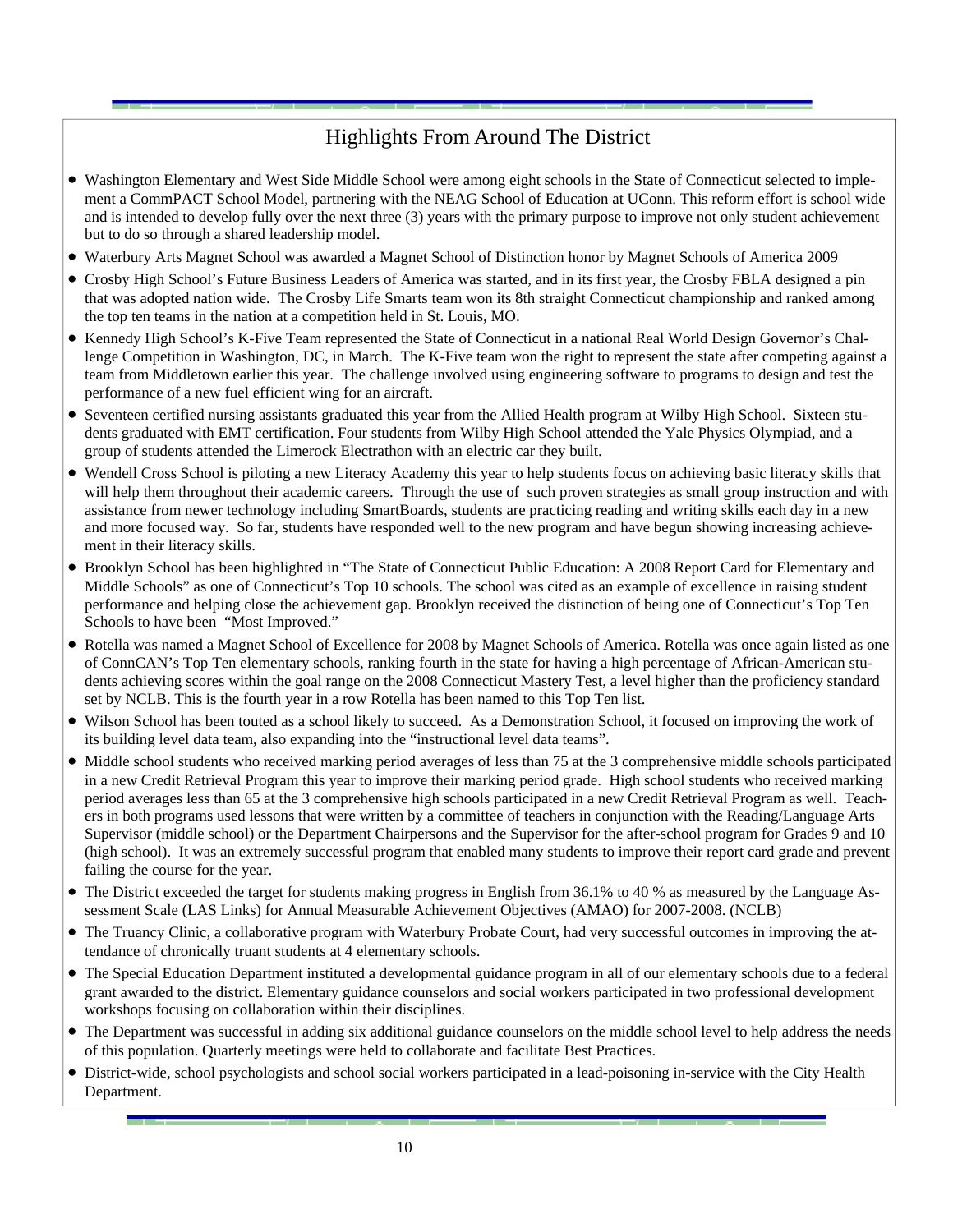### School Maintenance / Construction



### HIGHLIGHTS:

Crosby High School's new Media Center is officially opened. The addition included classroom space and a new Video Production area. Principal Barbara Carrington-Lawlor is seen unveiling a dedication plaque with Mayor Michael Jarjura. (top row)

The ground-breaking ceremony is held at Gilmartin School. The old Gilmartin School is demolished to allow construction to begin on new school. (right, center) The ground-breaking ceremony is held at the Duggan School site, and construction begins. (right, bottom)













### **New Construction:**

Official ground-breaking ceremonies were held at both Gilmartin School and Duggan School. The old Gilmartin School building was demolished and construction began on the new school. Surrounding properties were cleared at Duggan site, and construction began on new school.

Plans for the new North Main / Robinson Street School were discussed with community groups. Site preparation is underway.

### **Maintenance Highlights:**

Moves: State St. School moved to former St. Lucy's School and Gilmartin School moved to former St. Margaret's School in preparation for construction work. The Old Gilmartin School portables were moved to the upper Wilby High School parking lot.

Asbestos Abatement: – 8 schools (Tinker, Carrington, Washington, Bucks Hill, Chase, Kingsbury, Bunker Hill, Sprague)

Kitchen renovations: Barnard School, Kingsbury School

Roof replacements: Bucks Hill pre-K (corridor), Bunker Hill (entrance),

Tile replacements: Barnard School

Security: cameras installed at 62 Harper Avenue. Closed circuit TV monitoring installed at Maloney Magnet. Parking lot - Chase School -

Auditorium / stage improvements - Crosby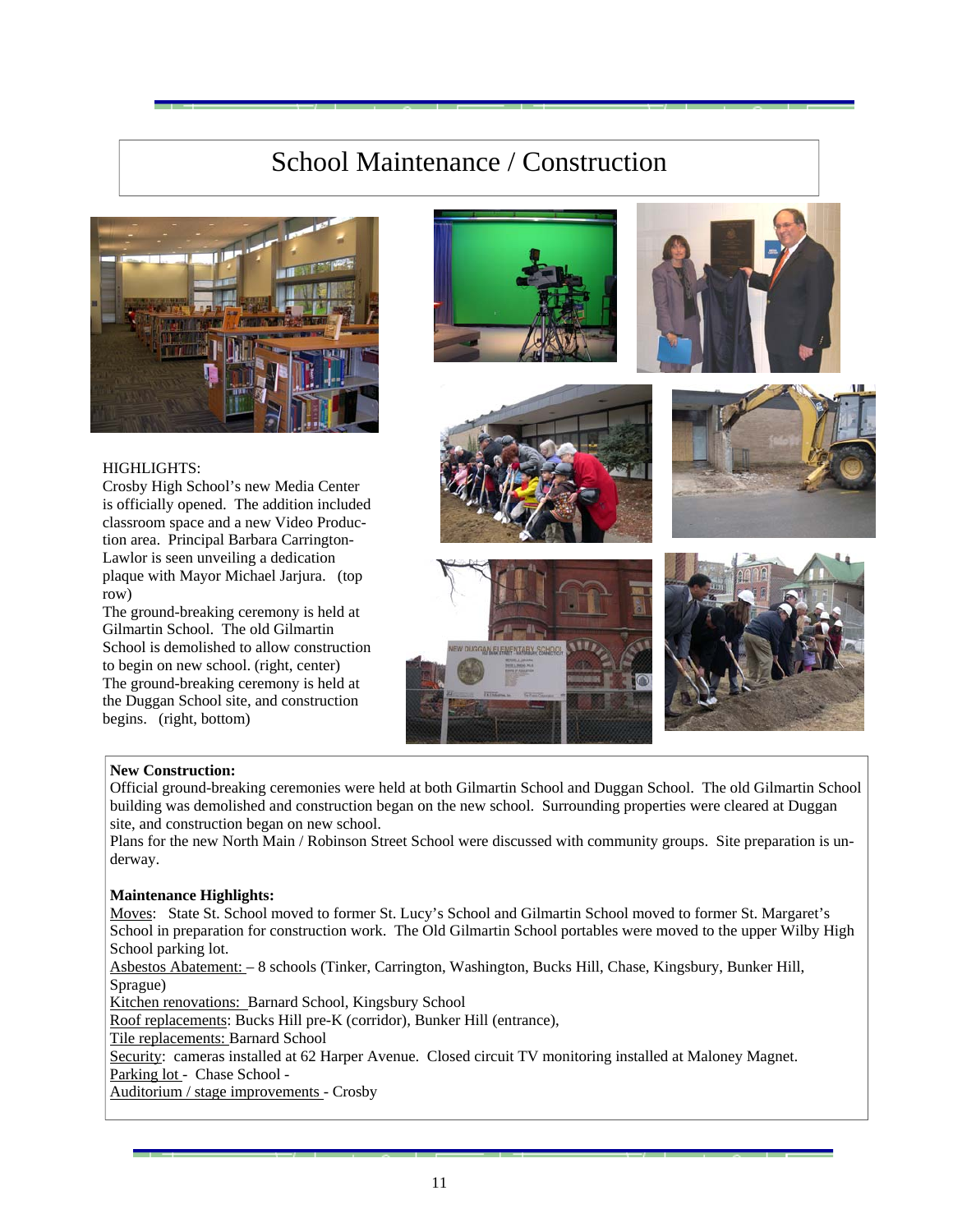### Highlights from Personnel Department





### **SUMMARY OF ACTIVITIES:**

In fiscal year 2008-2009 the office of Education Personnel supervised the recruitment, selection and appointment of 138 highly qualified teachers to replace teachers that resigned or retired or non-renewed or were promoted to higher positions. The average salary level for these new teachers was \$48,963 and came in under budget.

We continued efforts to monitor and control absenteeism rates resulting in a 4.3% reduction. This has reduced our expenditures for substitutes and temporary assignments by approximately \$100,000.

 Each new teacher was partnered with a trained and certified mentor teacher through an enhanced mentoring program. Numerous mentor teachers were recruited, trained and certified through district initiatives and incentives. New teacher orientation was conducted for all of the new hires to acclimate them to proper school procedures from Attendance Policy to Dress Code. All new staff were evaluated and supported in accordance with the Waterbury Guidelines for Teacher Evaluation and Professional Development. Only teachers who demonstrated the potential for excellence were offered contracts for the 2009-2010 school year.

Fourteen administrative vacancies occurred for 2008-2009 as a result of retirements, resignations, transfers, promotions and expansion positions. All of these vacancies have been filled with qualified staff.

As part of our recruiting efforts, we participated in twelve career day fairs, including a "Teacher Fair" held at Rotella Magnet School, where candidates interested in employment with the Waterbury School District attended.

### **Relevant Salary Data for Teachers Hired During 2008-2009**

63% of new teachers hired in 2008-2009 were placed at Step 1 of the salary schedule. The average starting salary for teachers hired during 2008-2009 was \$48,963. The budgeted salary for new teachers was **\$50,000**

#### **Education Level of Teachers Hired During 2008-2009**

40% of new teachers held a Bachelors Degree

48% of new teachers held a Masters Degree

11% of new teachers held a 6th Year degree.

1% of new teachers held a Doctorate.

#### **MINORITY HIRING UPDATE:**

Approximately 13% of teachers hired during 2004-2005 were minority.

Approximately 19% of teachers hired during 2005-2006 were minority.

Approximately 15% of teachers hired during 2006-2007 were minority.

Approximately 10% of teachers hired during 2007-2008 were minority.

Approximately 12% of teachers hired during 2008-2009 were minority.

**Over the last five years approximately 13.8% of teachers hired were minority.**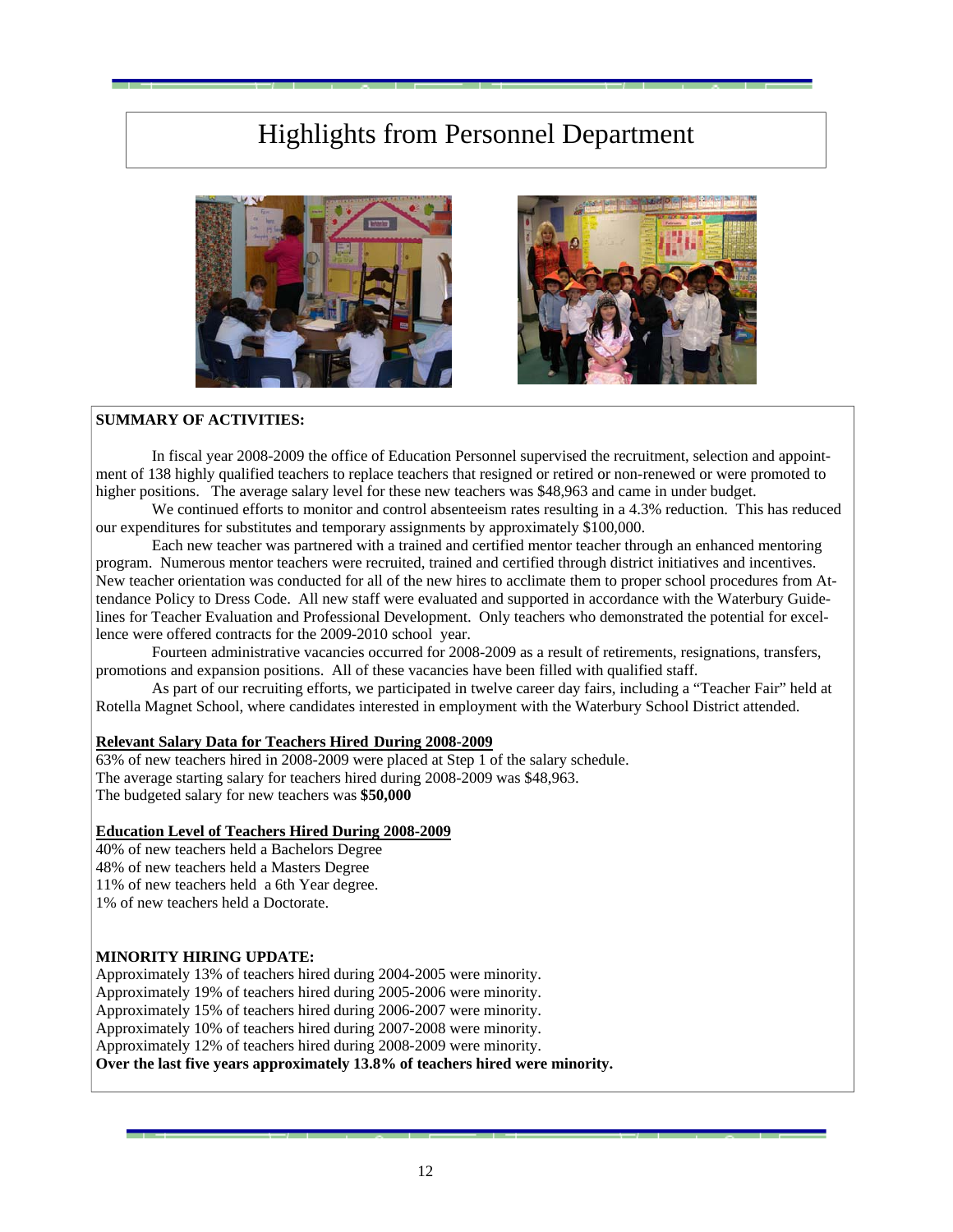### **Parent / Community Involvement in Our Schools**

As part of the District Improvement Plan, parents were surveyed in October and April to measure levels of family involvement in education and to determine effective means of communication on both a district and school level. Full results are expected to be reported in September of 2009.

Mayor Michael Jarjura presented a Proclamation declaring February to be Parent Leadership Month here in Waterbury. Organizations mentioned in the Proclamation included the Parent Leadership Training Institute, Parents Supporting Educational Excellence, the Waterbury Prevention Policy Board, Together We Shine, Family Focus Partnership, the Family Resource Centers, the Discovery Collaborative, the School Readiness Board, Parent Involvement Committees, and Parent Teacher Associations and Organizations. Among those in attendance were Senator Joan Hartley, parents, community leaders and education department staff.

 More than 1,000 elementary students in Waterbury Public Schools found out that good behavior in the classroom has its dividends. The youngsters were treated to rides, lunch, magic shows, games and a disc jockey at Quassy Amusement Park in honoring students in the



school system's Positive Behavior Support (PBS) Program.

 Waterbury schools instituted the program in all of its buildings during the 2008-09 school year following extensive training of school teams in collaboration with the State Education Resource Center.

 Students attending the activities at Quassy were honored for achieving the PBS requirements in their schools.

 Park employees also recognized students and their exceptional behavior during the day by handing out tokens for free midway games and red ribbons for soda and ice cream.

 The trip was made possible through sponsorship from O&G, Police Activity League of Waterbury, City of Waterbury and Quassy Amusement Park.



The 3<sup>rd</sup> Annual Waterbury Public Schools Day at the New Britain Rock Cats was held Wednesday, April 22 at Rock Cats Park in New Britain. The Rock Cats Foundation, Durham School Services & Naugatuck Valley Savings and Loan teamed up again to provide free busing for all of our students in Grades 3 -8, in the Waterbury Public School System as well as a great day of Baseball In Education (BIE) at an AA ballpark. This is an annual reward for students who demonstrate perfect attendance throughout the CMT testing process. This year over 4200 students attended. As in the past, our students' behavior and comportment at this event have been nothing short of exemplary and a source of pride for our community.



MacDermid hosted a visit / tour by Waterbury School students who were participating in the independent community program, Granville Academy.



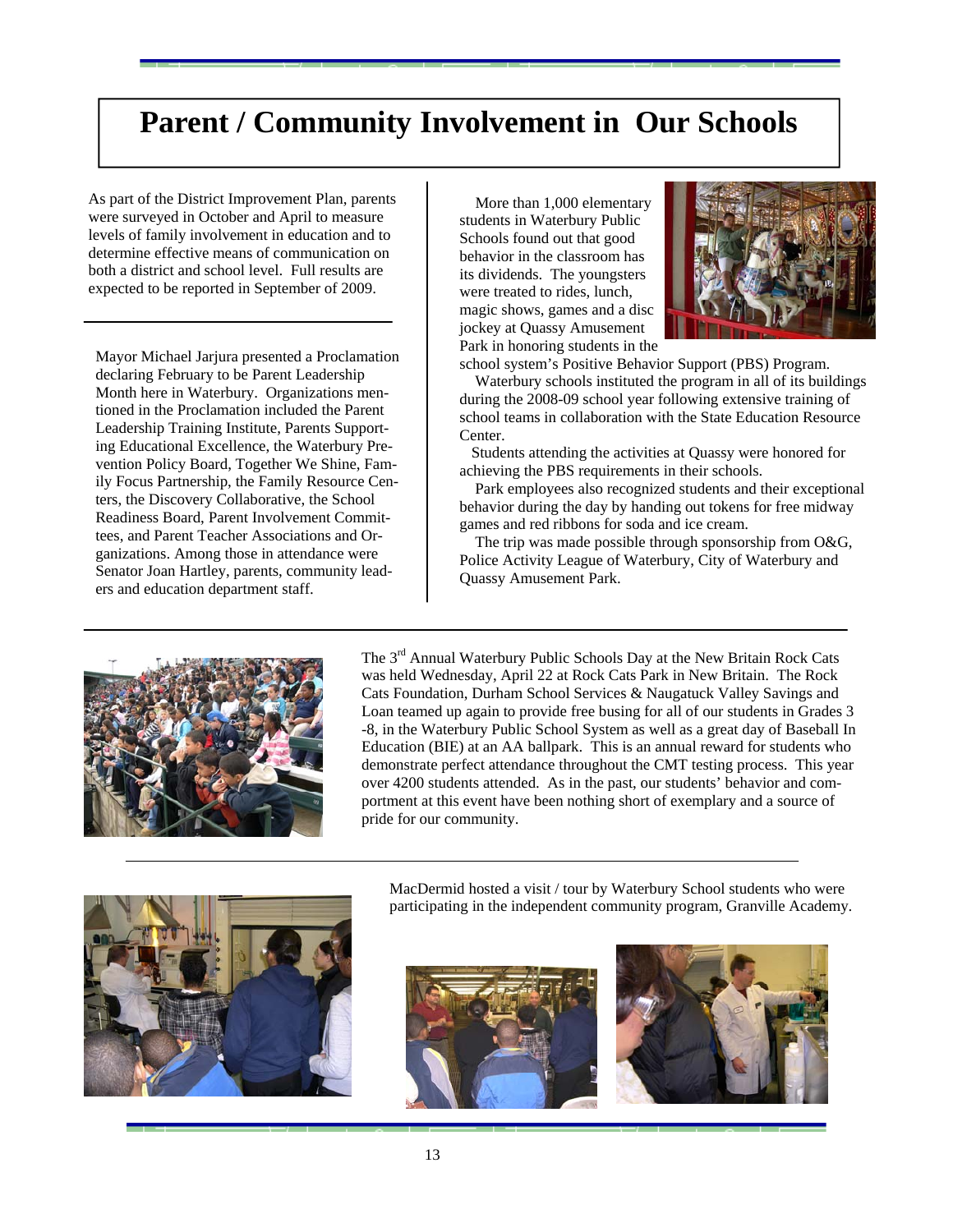# **Student Awards and Achievements And Other Highlights**

Olympics of the Mind

District Winners

Third Grade - Maloney Magnet

Division Winners:

3rd Grade East 1—MM Generali 2—Rotella 3—Chase North 1—Regan 2—Kingsbury 3—W Wilson West 1—Maloney 2—Tinker 3—Hopeville 5th Grade East 1— Rotella 2— MM Generali 3— Chase North 1— Regan 2— Kingsbury 3— Carrington West 1— Maloney 2—Tinker 3—Driggs Individual Winners: 3rd Grade (tie) Trinity Flores (Regan), Emily McEvoy (Maloney) Alternate - Joshua Early (Barnard) 5th Grade Daniel Speer (Carrington) Alternate - Brianna Gervickas (Maloney) Fifth Grade - Maloney Magnet

Kennedy Students Capture More Journalism Awards bringing the total awards for The Eagle Flyer since 2004 to 35. This year's awards included the 2009 New England Scholastic Press Association Award in Scholastic Editing and Publishing for Superior Achievement, Newspapers (more than 1, 000 students), and Advertisement / Layout to Mollie Corcoran, editor in chief.

Assistant Superintendent Anne Marie Cullinan was invited to testify at a Boston City Council's Committee on Education hearing regarding Waterbury's success with its Truancy Clinic. The clinic was specifically cited in the order for the hearing, stating that the program "resulted in dramatic truancy reduction." The City of Boston is now considering a similar program.

Norbert Szymt, a junior at Crosby High School , has been selected as **one of the 30 Governor's Scholars** for 2009. Norbert was selected from a group of 135 applicants from all over the state. This selection designates Norbert as one of the top junior scholars in Connecticut. He is a member of the Crosby ACE Program, the Talented & Gifted Program, and Captain of the Robotics team.

Last summer, three students from Crosby High School took the trip of a lifetime to China's Ningxia's province. They spent two weeks there, spending time with host families, learning about China and the area, and visiting some of the sites. The students were so impressed that they returned to the United States determined to help acquaint other students with China and its customs. Recently, the three students had an opportunity to return the favor by providing a tour of Crosby High School to three Chinese visitors who were here in the United States learning more about the American university system. While at Crosby, the visitors ate lunch prepared by the culinary arts students and toured some of the school's classrooms.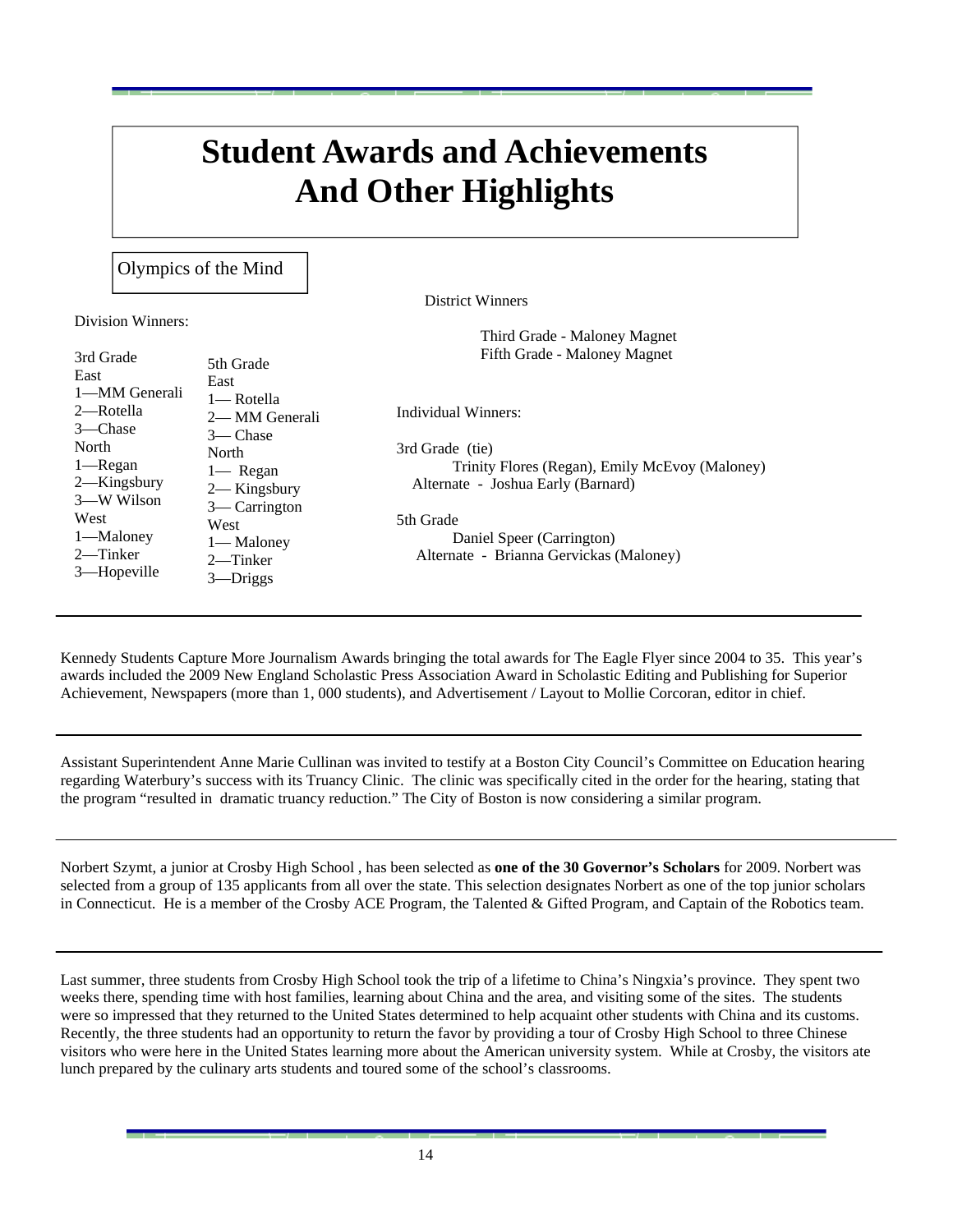### **2008-2009 Superintendent's Student Recognition Award Winners**

### **BRIGHT FUTURES AWARDS**

| <b>Bucks Hill Annex</b> | George Reklaitis        |
|-------------------------|-------------------------|
|                         | <b>Matthew Minutolo</b> |

#### **SUPERINTENDENTS CERTIFICATES OF EXCELLENCE AWARDS**

|                   | <b>Elementary Schools</b> |
|-------------------|---------------------------|
| Barnard           | Mariah Cruz               |
| Brooklyn          | Montanique Ford           |
| <b>Bucks Hill</b> | Odalyz Arias              |
| Bunker Hill       | Mirushe Sela              |
| Carrington        | Mariella Rodriguez        |
| Chase             | Laura Dao                 |
| W. Cross          | Destin Trammell           |
| Driggs            | Kladji Sosoli             |
| Generali          | Diana Ruiz                |
| Gilmartin         | Yazalyn Para              |
| Hopeville         | Jeanette Rendon           |
| Kingsbury         | Rabina Rahamat            |
| Maloney           | Kelsey Hazelton           |
| Regan             | Alison Mulhall            |
| Rotella           | Anisa Caraballo           |
| Sprague           | Melissa Soto              |
| Tinker            | Carlie Collini            |
| Walsh             | Caitlin Vargas            |
| Washington        | Millennia Figueroa        |
| W. Wilson         | Anisha Bouffard           |
|                   |                           |

West Side Anxhela Muca Waterbury Arts Magnet Philip McCorkle Waterbury Arts Magnet Megan Ezeji Waterbury Arts Magnet Jaudia Quinn<br>Waterbury Arts Magnet Scott Janneke Waterbury Arts Magnet Crosby Rebecca Boucher Crosby Hafsa Khanum Crosby Danny Mucci Crosby Jonathan Vega Kennedy Maria Rodriguez Kennedy Ryan Boland Kennedy Michael DaSilva Kennedy Amanda Farley Wilby Miranda Arnold Wilby Lemar Larsen, Jr Wilby Benjamin Harmon Wilby Sasha-Kay Patrick<br>Enlightenment Jerrell Brazier Enlightenment

West Side Andre Somerville

 **Adult Education**  Waterbury Adult Education Marie Rehman

### **Middle and High Schools**

| North End | <b>Yasmin Jimenez</b>  |
|-----------|------------------------|
| North End | Kari Ervin             |
| North End | Katie Speer            |
| Wallace   | Maria DaRocha          |
| Wallace   | Anxheliki Duro         |
| Wallace   | Amanda Kling           |
| Wallace   | Rashawn Gainey         |
| Wallace   | Eric Simmons           |
| Wallace   | Cindy Chatterpaul      |
| Wallace   | Sydney Meehan          |
| West Side | Xhoni Agolli           |
| West Side | Destiny Hofler         |
| West Side | <b>Shannon Laccone</b> |
| West Side | Daral Evans-Nixon      |
|           |                        |

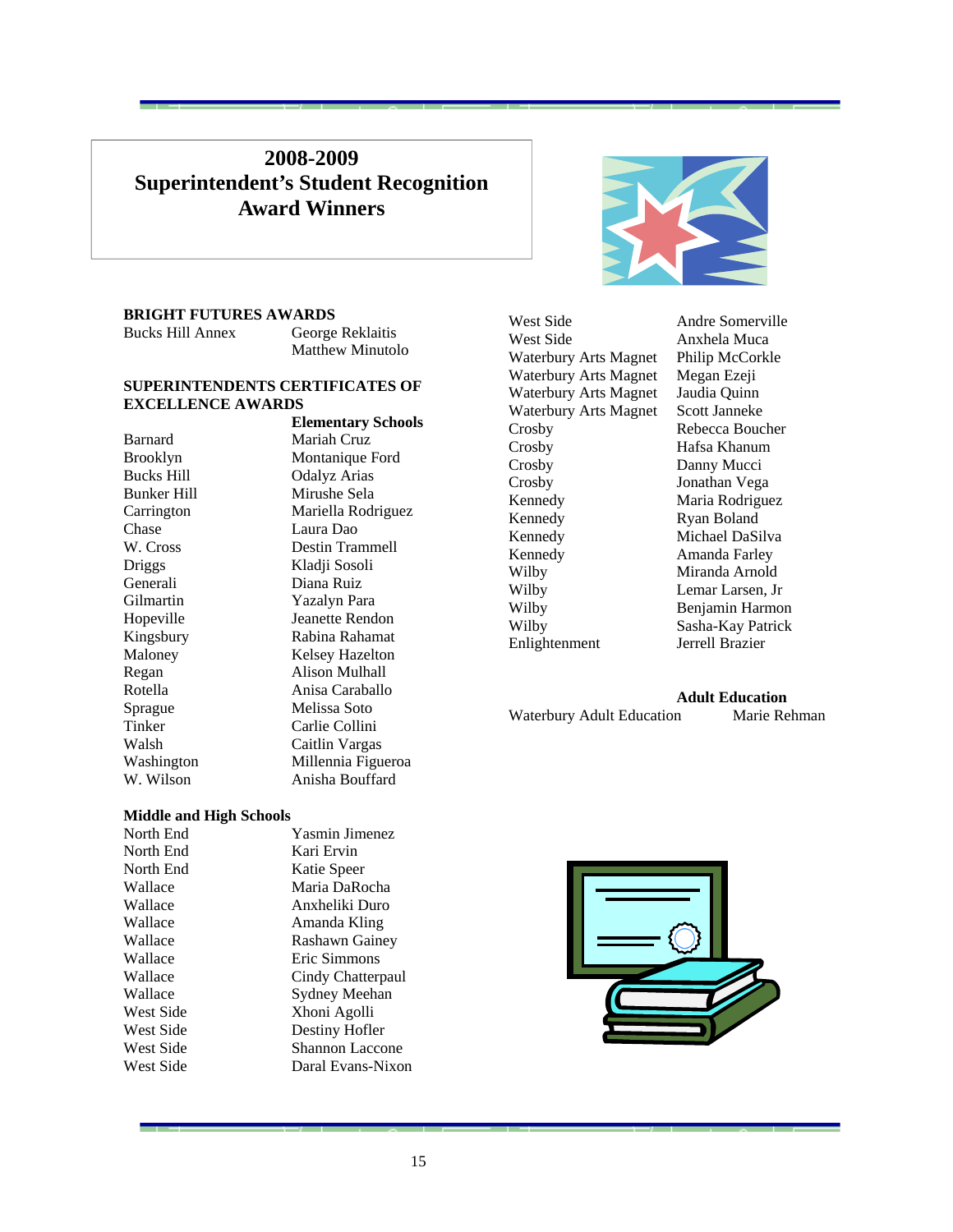### **High School Graduation Statistics**

*The Waterbury Public School district was recently cited by Education Week as one of 33 school districts from around the nation who posted 2006 graduation rates at least ten percentage points higher than what could have been expected ("Gauging Graduation, Pinpointing Progress," June 11, 2009). It is the only New England city to be included on that list.* 

#### CROSBY HIGH SCHOOL

200 awards were given out to over 125 students. Members of the Class of 2009 received acceptances to Rutgers, Syracuse, Hofstra, Fairfield University, Trinity College-Hartford, Seton Hall, St. John's, St. Peter's, St. Joseph's, Northeastern, UCONN, Western CT State University, Central CT. State University, Southern CT. State University, University of New Haven, Porter and Chester, Post University, Sacred Heart University, University of Maine, University of Tampa, Quinnipiac, Roger Williams, Franklin Pierce, University Interamericana de Puerto Rico Total scholarships grants and loans awards totaled over \$4 million dollars projected over four years for over 100 stu-

dents.

| <b>Graduation Information</b> | <b>Number</b> | <b>Percent</b> |
|-------------------------------|---------------|----------------|
| Graduates                     | 250           | 91%            |
| Entering 4-year college       | 83            | 33%            |
| Entering 2-year college       | 90            | 36%            |
| Entering vocational training  | 15            | 6%             |
| Entering work force           | 48            | 19%            |
| Entering military             | 8             | 3%             |
| Unemployed                    |               | 0%             |
| Not graduating                | 25            | 9%             |
|                               |               |                |

### J. F. KENNEDY HIGH SCHOOL

College Grants and Scholarships totaling \$855,300 have been awarded to students. These grants and scholarships would total **\$3,421,200** over four years.

| <b>Graduation Information:</b> | <b>Number</b> | Percent |
|--------------------------------|---------------|---------|
| Graduates                      | 274           | 95%     |
| Entering four-year college     | 128           | 44%     |
| Entering two-year college      | 58            | 20%     |
| Entering vocational training   | 2             | 1%      |
| Entering work force            |               | 2%      |
| Entering military              | 8             | 3 %     |
| Unemployed                     |               | 0%      |
| Not graduating                 | 14            | 5%      |

#### WATERBURY ARTS MAGNET SCHOOL

Scholarships, Awards, Honors bestowed on Waterbury Arts Magnet School students include: four CAPT Scholars, three CAPT Super Scholars, two President's Education Award winners, one Thomaston Opera House Scholarship Winner, thirty-three seniors receiving college scholarships from outside agencies, and one scholarship winner from the National Association of Secondary School Principals.

| <b>Graduation Information:</b> | <b>Number</b> | <b>Percent</b> |
|--------------------------------|---------------|----------------|
| <b>Graduates</b>               | 103           | 96%            |
| Entering four-year college     | 61            | 59%            |
| Entering two-year college      | 31            | 30%            |
| Entering vocational training   | 6             | 6%             |
| Entering workforce             | 0             | 0%             |
| Entering military              | 2             | 2%             |
| Undecided                      | 3             | 3%             |
| Not graduating                 |               | 4%             |
|                                |               |                |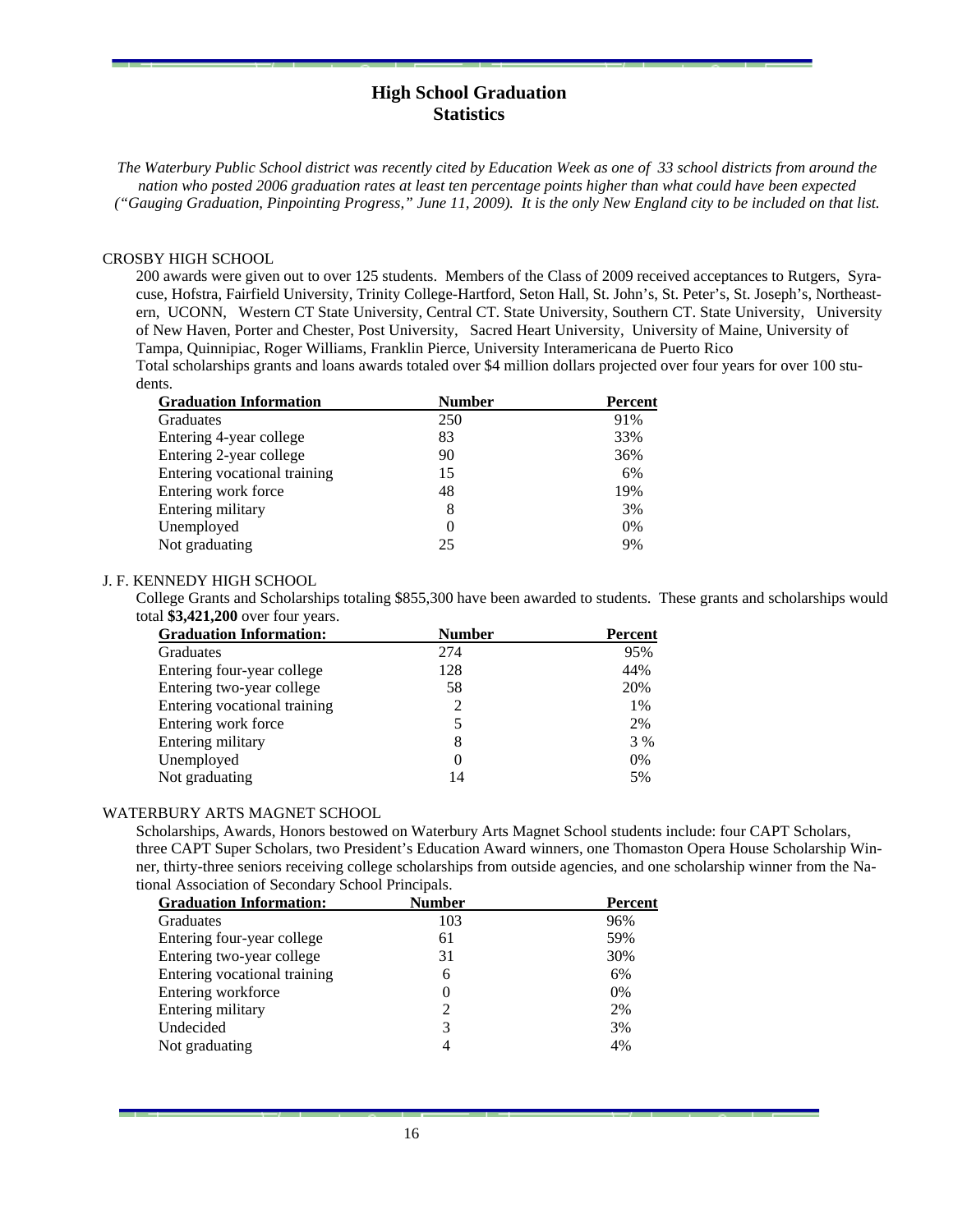### WILBY HIGH SCHOOL

Approximately 36 seniors have received college scholarships totaling approximately \$1,000,000 during the 2008-09 school year. If renewed annually, this figure will increase 4 times as financial aid package confirmations occur. To date, 83 students (Grades 9-12) have received multiple awards, honors and accolades at the annual Awards night assembly. Many community awards are also renewable each year.

| <b>Graduation Information</b> | <b>Number</b> | Percent |
|-------------------------------|---------------|---------|
| <b>Graduates</b>              | 216           | 89%     |
| Entering 4-year college       | 68            | 31.5%   |
| Entering 2-year college       | 94            | 44%     |
| Entering vocational training  | 13            | 6%      |
| Entering workforce            | 15            | 7%      |
| Entering military             | 9             | 4.1%    |
| Unemployed                    | 16            | 7.8%    |
| Not graduating*               |               | 11%     |

\*Includes students returning for  $5<sup>th</sup>$  year.

### ALTERNATIVE PROGRAMS

| <b>Graduation Information</b> | <b>Number</b> |
|-------------------------------|---------------|
| Graduates                     | 10            |
| Entering 4-year college       |               |
| Entering 2-year college       |               |
| Entering vocational training  |               |
| Entering work force           |               |
| Entering military             |               |
| Unemployed                    |               |
| Not graduating                |               |

### WATERBURY ADULT EDUCATION

| <b>Graduation Information</b> | <b>Number</b> | <b>Percent</b> |
|-------------------------------|---------------|----------------|
| Graduates:                    | 296           | 100%           |
| Entering four-year college:   | 72            | 24%            |
| Entering two-year college:    | 85            | 29%            |
| Entering vocational training: | 50            | 17%            |
| Entering workforce:           | 77            | 31%            |
| Entering military:            | 13            | 4%             |
| Unemployed:                   | 0             | 0%             |
| Not graduating                | 20            | 7%             |

# **SCHOOL STAFF HONORS AND AWARDS**

= North End Middle School teacher Catherine Leogrande has been awarded the 2009 Ruth Korzenik Memorial and Joseph Korzenik Holocaust Educator Award. She submitted a proposal entitled: "Introduction to the Holocaust Through Essential Ouestions...."

= The Waterbury Prevention Policy Board honored nearly 100 "Champions for Youth" for their commitment to youth during this year's annual dinner. The 100 honorees included bus drivers, school secretaries, custodians and educators who regularly go out of their way to welcome and assist youth. Special Champions for Youth Awards went to Anne Marie Cullinan, Assistant Superintendent, and Jeffrey Hunter, Transportation Coordinator.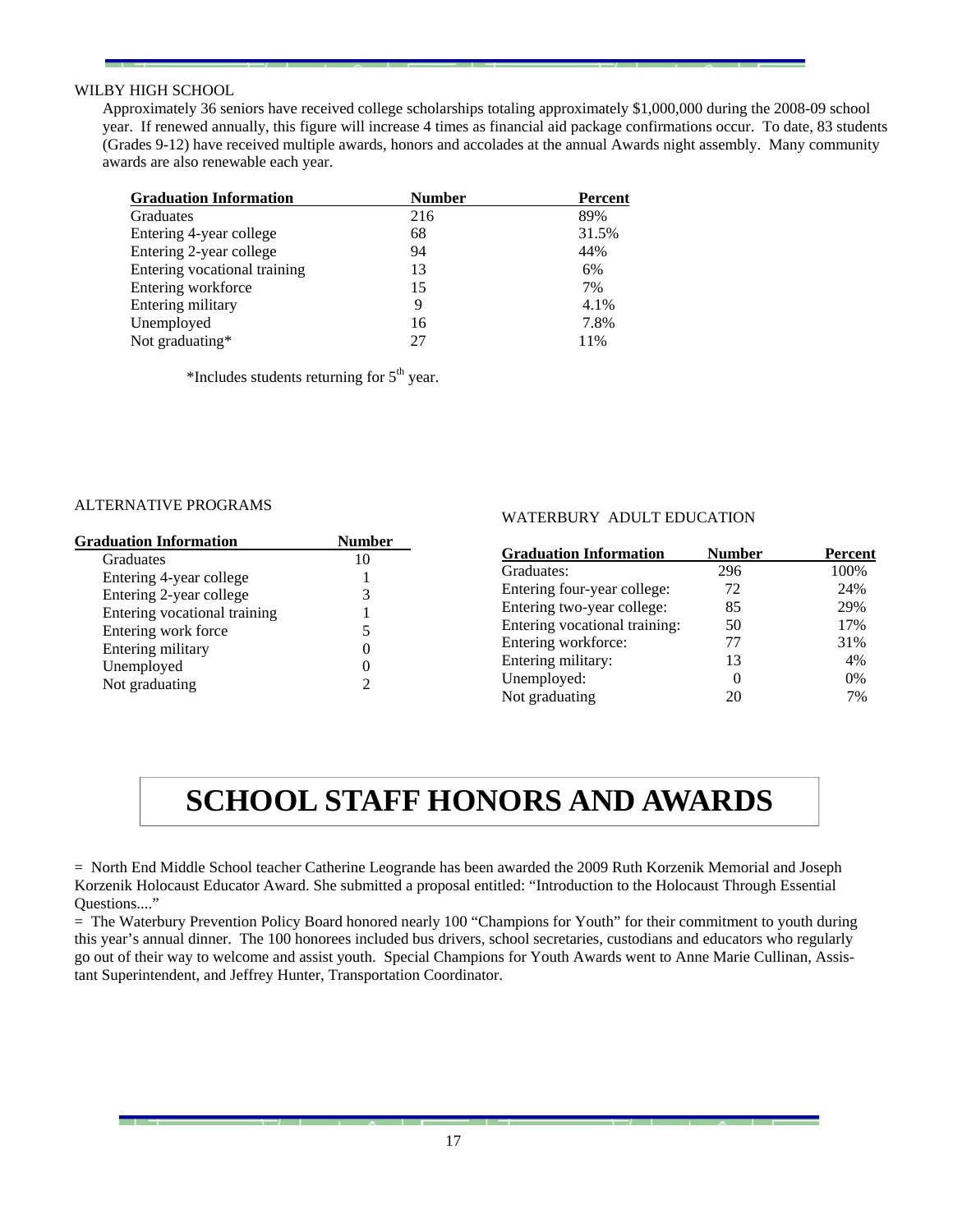# **Waterbury Public Schools Teacher of the Year**



Alison Cremins, Waterbury Teacher of the Year

### **Teacher of the Year**

### **2009 (CT State 2009-2010) Award Recipients**

Medelise Hubbard

Medelise Hubbard is a pre-school special education teacher at the Bucks Hill Annex. With 25 years experience in the Waterbury Public Schools, she feels strongly that effective communication with parents helps students improve and achieve in the classroom. Medelise was one of two preschool teachers to pilot the Preschool Intervention Program.

### Barnard Suzanne Jokubaitis

Suzanne Jokubaitis has been an extraordinary educator for many years who has truly loved being a teacher and enriching the lives and minds of her students. What other teacher would postpone retirement so that they could learn and teach a new reading series? The originator of the Barnard School Knitting Club, she has many talents that she shares with the staff. Brooklyn Branden Strileckis

Branden Strileckis has worked diligently to raise his student's fourth grade CMT scores. With his assistance, students have been able to achieve tremendous growth, allowing Brooklyn School to have the top fourth grade scores in Math in the city. Branden is willing to work beyond his job description and often contributes his time and energy to many after-school events. He is an exceptionally dedicated, knowledgeable and skilled teacher.

Bucks Hill Melissa Ciccone

Melissa Ciccone is an enthusiastic, caring teacher who works everyday to enrich the lives of all her students. She utilizes strategies that give all children an opportunity to learn. She creates an environment that makes her students enjoy being in school. She is knowledgeable regarding best practices and uses innovative ways to engage her students.

Bunker Hill Maureen Lyon

Maureen Lyon is a speech pathologist who shows a personal dedication to her students along with a tireless work ethic. She is a consummate professional who maintains a positive attitude. She is a team player and an excellent Special Education Resource.

Carrington Julie Plaza

Julie Plaza is a second grade bilingual education teacher who is a tireless advocate for her students. She is a team worker who works to unite her group to excel in their work  $\&$  goals as well as a strong advocate for effective parent / teacher / student relationships & communication.

Chase Elizabeth Castro

Elizabeth Castro is a special education teacher who is dedicated to all of her students and has a wealth of knowledge she willingly shares with her colleagues and parents. Beth is always willing to help others and is well respected by her peers and by administrators. She is always implementing strategies that will enable students to achieve and succeed.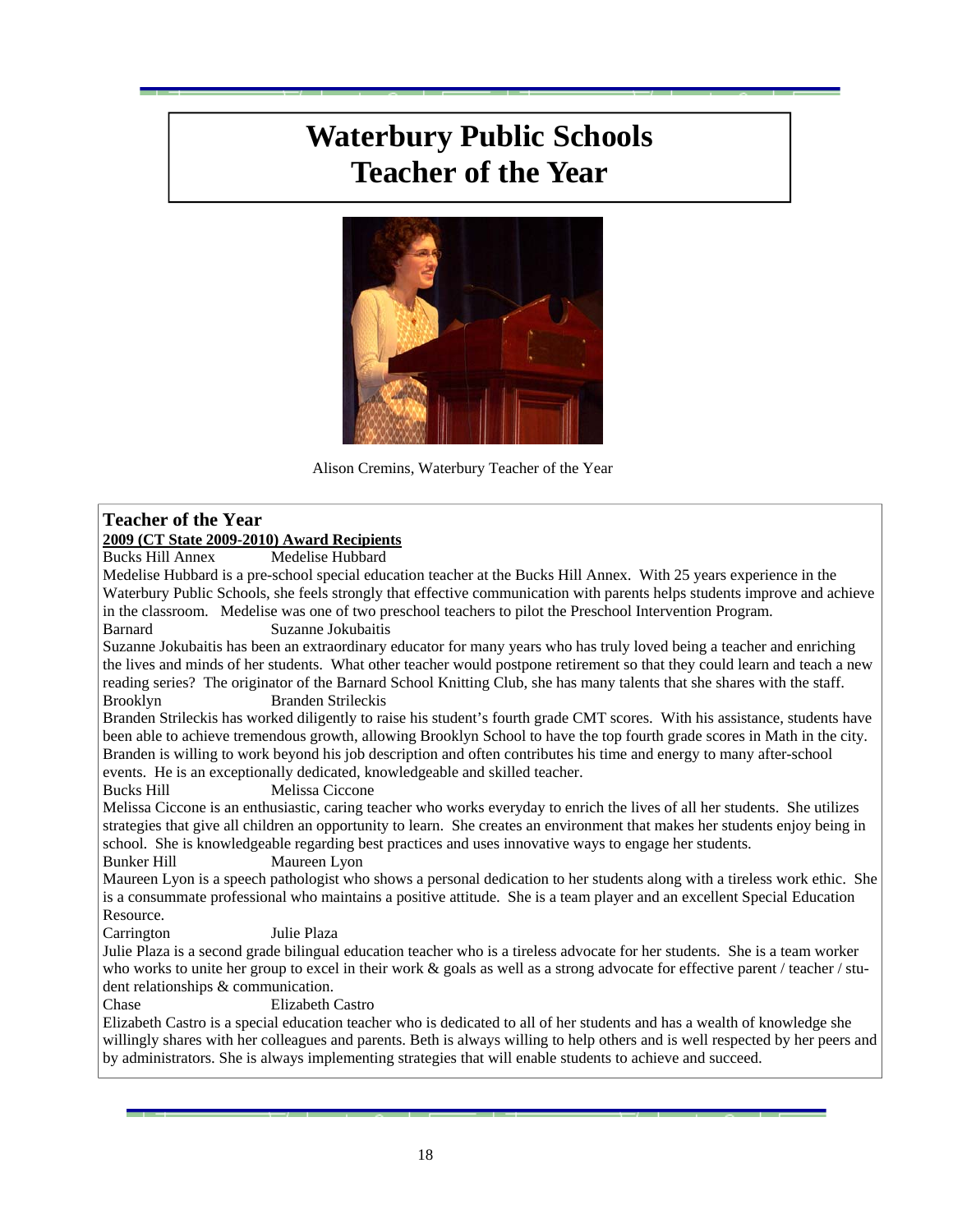#### W. Cross Alicia Pomerleau

Alicia Pomerlau is a special education teacher who has taken inclusion to a new level. The majority of her students' service time takes place in the regular education setting. For her students, inclusion is the norm and pull out is the exception. She advocates for her students and teaches them not only how to learn, but how to advocate for themselves.

Driggs Bernadette Ouellette

Bernadette Ouelette exemplifies the highest qualities of collegial leadership and professionalism. She consistently demonstrates her commitment to excellence in teaching in her kindergarten classroom by ensuring that all of her children are cared for and are making progress. Mrs. Ouelettte's calm and loving warmth brings a feeling of security and confidence to her children that enables them to make significant progress along their own learning continuum.

Generali John Orzechowski

Mr. O, as he is affectionately known, has been a speech pathologist at M. M. Generali School for 22 years and is the pillar of the M. M. Generali Community. His colleagues state that he is hard-working, dedicated, and always pleasant. He is truly the heart and soul of M. M. Generali School.

Gilmartin Kathleen Orzechowski

Kathy Orzechowski significantly contributes to the school culture of Gilmartin School and demonstrates an on-going commitment to the school community. Her professionalism, positive attitude, and spirit of community are evident in many ways. She provides leadership in the Early Intervention Process (EIP) as well as in its implementation and has volunteered to raise funds for Gilmartin's Positive Behavior Support program.

Hopeville Maria Ramirez

Maria Ramirez has been teaching many years and is a wonderful classroom teacher with excellent classroom management skills. She utilizes creativity and differentiates instruction to meet the needs of her students. She helps not only her students but every student in the building and has a great rapport with all.

Kingsbury Laura Halloran

Laura Halloran is a Library Media Specialist. She has created a Media Center at Kingsbury School that optimally serves all students and staff in all areas of library circulation and technology. She goes above and beyond the call of duty putting in extra hours, creating schedules and is always on call to help anyone with a technological problem.

Maloney Margarita Vargas

Margarita Vargas has been teaching in Waterbury for 26 years. Margie is always fair to her students, never playing favorites. She is always kind to everyone. There is never a question of right or wrong in her classroom. Respect is given and received by all.

Regan Kevin Mitchell

Kevin Mitchell is a truly dedicated teacher who always goes above and beyond for his third grade students. He is a perfect role model, not only for his students, but also for his peers who work with him at Regan School. In addition, he is a teacher who is highly regarded by his students.

Rotella Meg Harrigan

Meg Harrigan devotes endless hours to her position as Integrated Arts Coordinator for Rotella Magnet School. As chair of the Integrated Arts Committee, she brings together the innovative ideas of her colleagues and synthesizes them into a meaningful artistic whole. Meg is the creative force that weaves each year's magnet theme into all instructional activities. By making certain that our students are able to make clear connections between traditional academic disciplines and the four areas of the fine arts, she enhances the unique educational experience we seek to provide.

Sprague Claudia Bergin

Claudia Bergin is a special education teacher who has a clear focus on instruction and is committed to every student in her groups not only achieving but excelling. She works intensely with students in a small group setting and at the same time her calm demeanor allows all students to feel welcome in her presence. She expects each student to give their personal best.

Tinker Cathy Grasso

Catherine Grasso has always gone the extra mile to make her classroom a safe and secure teaching and learning environment. She tirelessly strives to keep the parents in her class actively engaged in the educational process of their children. Not only does she instill a love of learning in her students, she also is a very positive influence on the teaching profession.

Washington Art Principe

Art Principe can take a group of elementary children, see them once a week for thirty minutes and teach them to play an instrument. The students begin the year with nothing more than a desire to "play' and by the end of the year, those same students are reading music, understanding how their instrument works, following a conductor and playing in a concert.